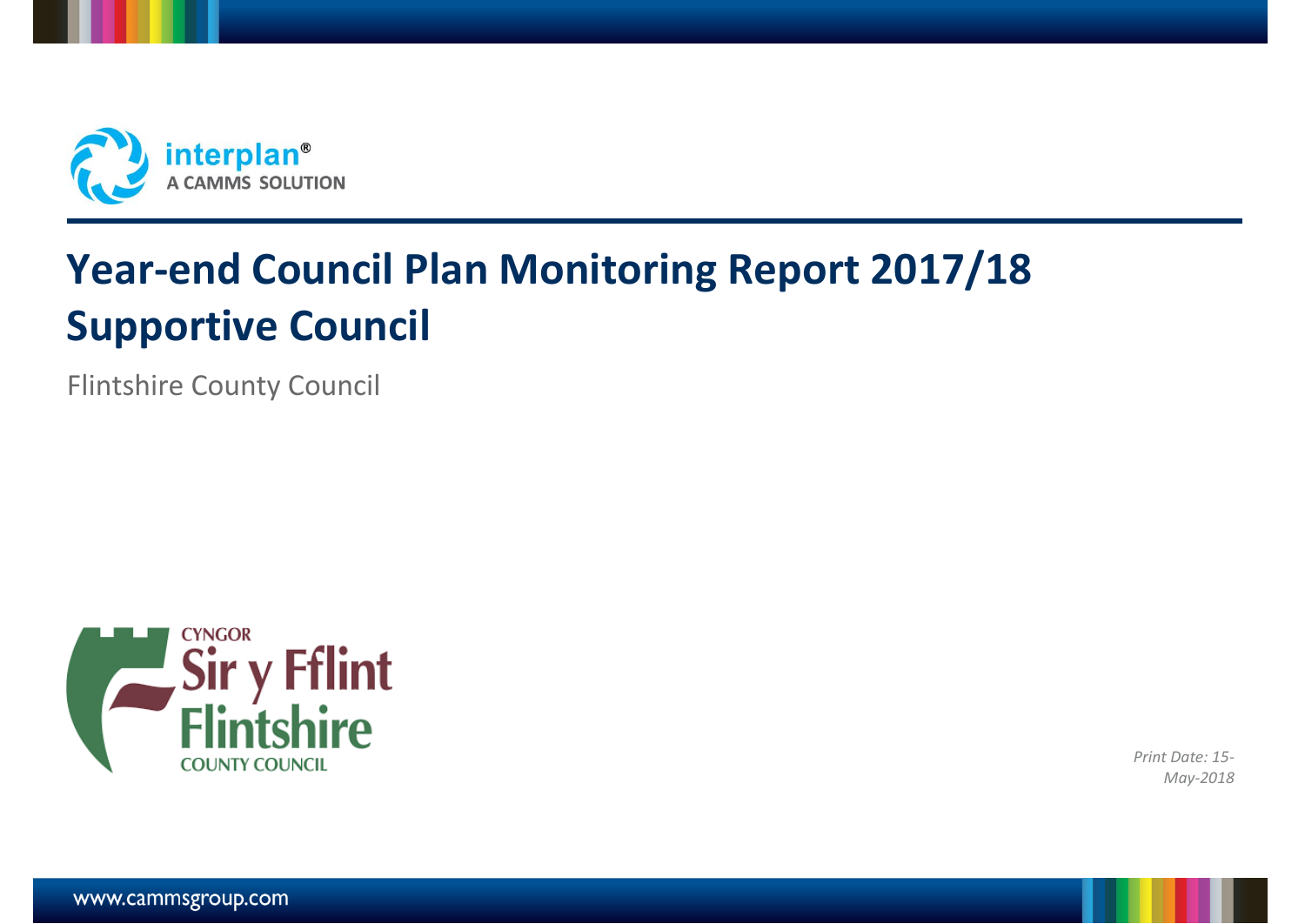## **1 Supportive Council Actions**

| <b>ACTION</b>                                                                                                           | <b>LEAD OFFICER</b>                                                |                  | STATUS START DATE END DATE |             | COMPLETE PROGRESS<br>% | <b>RAG</b>          | <b>OUTCOME</b><br><b>RAG</b> |
|-------------------------------------------------------------------------------------------------------------------------|--------------------------------------------------------------------|------------------|----------------------------|-------------|------------------------|---------------------|------------------------------|
| 1.3.1.1 Ensure Care Home Provision within Flintshire<br>enables people to live well and have a good quality of<br>life. | Jane M Davies - Senior<br>Manager, Safeguarding &<br>Commissioning | <b>Completed</b> | 01-Apr-2017                | 31-Mar-2018 | 100.00%                | $\bigcirc$<br>GREEN | OOC<br>GREEN                 |

#### **ACTION PROGRESS COMMENTS:**

The extension of Marleyfield Care Home has been approved from a capital programme perspective, providing an allocation to fund the development. This project has now progressed to discussions on the feasibility of the site. A couple of options are being considered, with detailed costings being developed. We achieved approval for Integrated Care Fund capital funding to be allocated for the expansion over the next three years (£415K per year). This year's allocation was used to commission a feasibilty study for the expansion. We completed a Strategic Opportunity Review, and have secured agreement from Welsh Government that the Integrated Care Fund capital will be re-phased to fit in with our capital programme. We have secured funding from Cadwyn Clwyd to carry out a feasibility study on microcare services, which involve small teams of people providing domiciliary care. The Regional Domicilliary Framework has been completed and new provider contracts have been dispatched. We are expecting this to bring at least three new domiciliary providers into the County. The roll out of "Progress for Providers" to promote person centred care in residential homes continues.

#### Last Updated: 27-Apr-2018

| <b>ACTION</b>                                                                                                                                          | <b>LEAD OFFICER</b>          |                       |             |         | STATUS START DATE END DATE COMPLETE PROGRESS<br><b>RAG</b> | <b>OUTCOME</b><br><b>RAG</b> |
|--------------------------------------------------------------------------------------------------------------------------------------------------------|------------------------------|-----------------------|-------------|---------|------------------------------------------------------------|------------------------------|
| 1.3.1.2 Support greater independence for individuals<br>with a frailty and/or disability, including those at risk of Integrated Services<br>isolation. | Susie Lunt - Senior Manager, | Completed 01-Apr-2017 | 31-Mar-2018 | 100.00% | <b>GREEN</b>                                               | GREEN                        |

#### **ACTION PROGRESS COMMENTS:**

This year our Ageing Well Plan has focused on the development of age friendly and dementia friendly communities, the prevention of falls, opportunities for learning and employment for older people and support for support those in the community who feel lonely and isolated. We have been working through the Implementation Plan for the staged replacement of double staffed packages of care, in a targeted approach with care providers. In parallel with this the Council has invested in new single handling equipment which is less intrusive in the home. We are now collecting case studies to show how well this is working for people receiving care and support.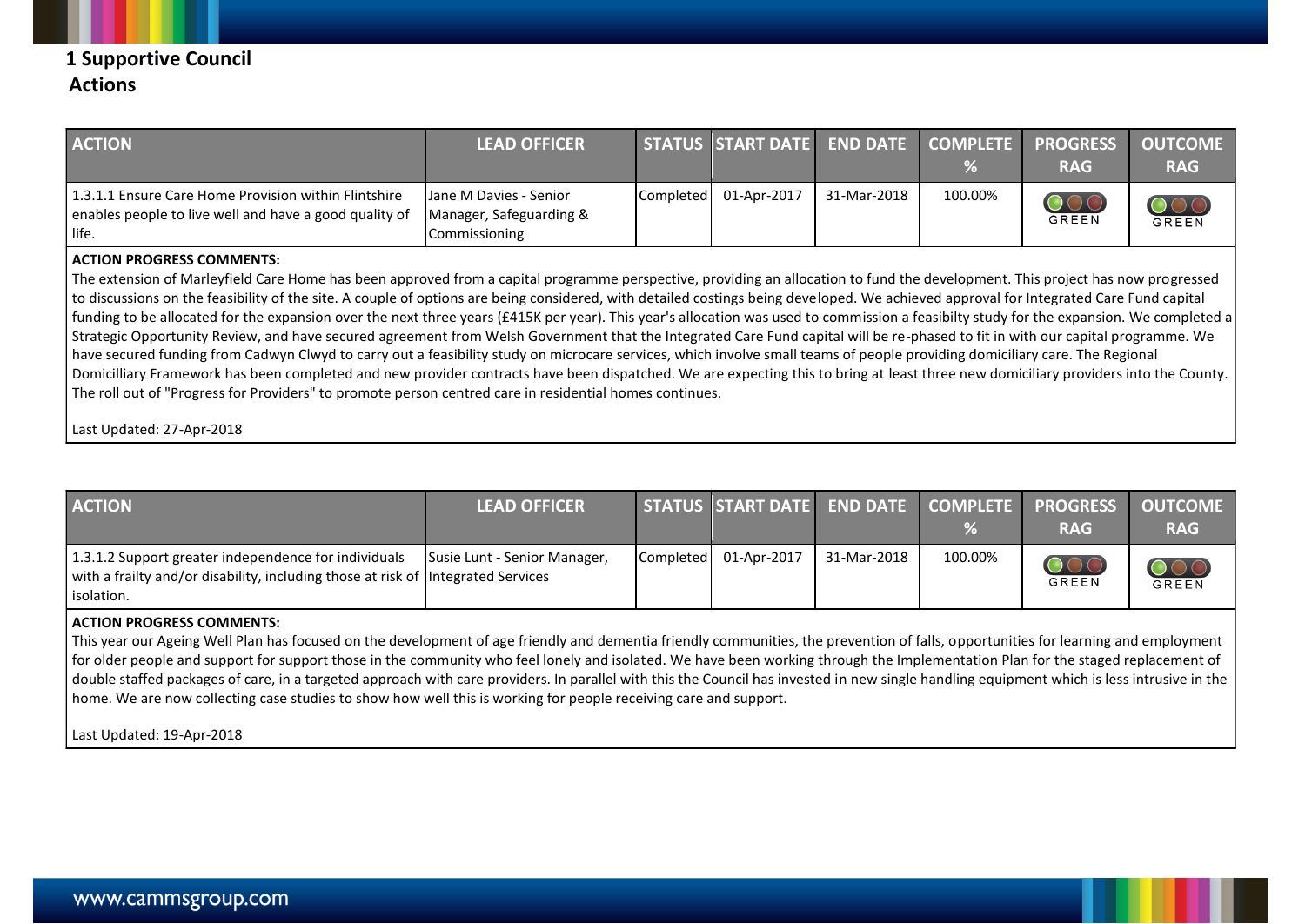| <b>ACTION</b>                                      | <b>LEAD OFFICER</b>                                                   |           | STATUS START DATE END DATE COMPLETE PROGRESS |             |         | <b>RAG</b>         | <b>OUTCOME</b><br><b>RAG</b>    |
|----------------------------------------------------|-----------------------------------------------------------------------|-----------|----------------------------------------------|-------------|---------|--------------------|---------------------------------|
| 1.3.1.3 Improve outcomes for Looked After children | Craig Macleod - Senior<br>Manager, Children's Services &<br>Workforce | Completed | 01-Apr-2017                                  | 31-Mar-2018 | 100.00% | $\bigcap$<br>GREEN | $\overline{\text{OO}}$<br>GREEN |

This year a Corporate Parenting Strategy has been developed in consultation with Looked After Children and young people. The Strategy was presented to the Children's Services Forum in January and endorsed in principle with a view to presenting to the Joint Education and Social Services Scrutiny Committee in May 2018 for final approval. The Strategy sets out our commitments to Looked After Children. A separate pledge for care leavers has also been developed. Finding suitable placements for Looked After Children can be a real challenge, particularly for teenagers who have complex needs. There is a national shortage of foster care and residential provision and work has commenced on a regional footprint to look at potential medium term solutions. This work complements more local work to develop our strategic approach to securing permanent, stable homes for Looked After Children. A project between Social Services and Education relating to Out of County Placements has commenced. The project has 3 work streams that will develop a more detailed insight into: i) current and future placement need ii) options for support/placements and iii) the associated costs.

Last Updated: 23-Apr-2018

| <b>ACTION</b>                                                                                                                                                | <b>LEAD OFFICER</b> | STATUS START DATE END DATE COMPLETE PROGRESS |             |         | <b>RAG</b>                 | <b>OUTCOME</b><br><b>RAG</b> |
|--------------------------------------------------------------------------------------------------------------------------------------------------------------|---------------------|----------------------------------------------|-------------|---------|----------------------------|------------------------------|
| 1.4.1.1 Ensure that effective services to support carers Susie Lunt - Senior Manager,<br>are in place as part of collaborative social and health<br>services | Integrated Services | Completed 01-Apr-2017                        | 31-Mar-2018 | 100.00% | $\bigcirc$<br><b>GREEN</b> | GREEN                        |

#### **ACTION PROGRESS COMMENTS:**

The review of Carers services showed that services across Flintshire are meeting the needs of Carers in Flintshire well and that the funding services receive alongside Flintshire's has ensured that the needs of Carers are robustly met across the County. The review identified a few areas where collaborative work could further improve services, and from April 2018, service contracts for the services were amended to reflect the agreed outcomes of the review. Feedback from carers continues to be positive and Flintshire is now amending monitoring tools to better evidence the way in which services meet the outcomes of individuals. The Young Carers service in Flintshire has recently contributed to a regional piece of work where all Young Carers services across North Wales now use an agreed assessment form which incorporates the What Matters conversation tool. This will ensure that Young Carers across the region are meeting their personal outcomes and that services are consistent in their approach to assessment.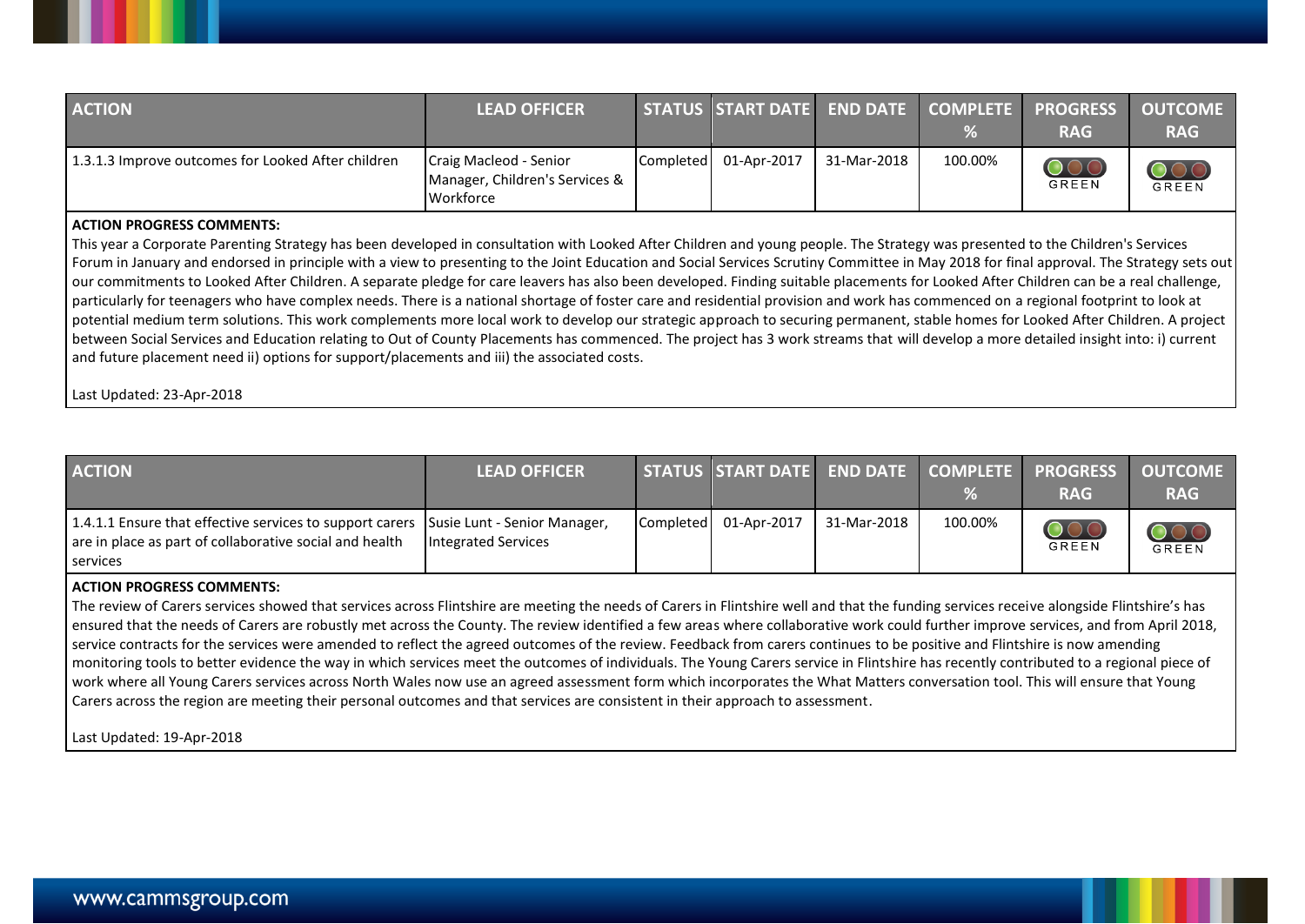| <b>ACTION</b>                                                                                                                                                                                                         | <b>LEAD OFFICER</b>          | STATUS START DATE END DATE COMPLETE PROGRESS |             |         | <b>RAG</b>          | <b>OUTCOME</b><br><b>RAG</b> |
|-----------------------------------------------------------------------------------------------------------------------------------------------------------------------------------------------------------------------|------------------------------|----------------------------------------------|-------------|---------|---------------------|------------------------------|
| 1.4.1.2 Further develop the use of Integrated Care<br>  Fund (ICF) to support effective discharge from hospital   Integrated Services<br>and ensure a smoother transition between Health and<br>Social Care Services. | Susie Lunt - Senior Manager, | Completed 01-Apr-2017                        | 31-Mar-2018 | 100.00% | $\bigcirc$<br>GREEN | GREEN                        |

In the financial year 2017/18, a total of 219 admissions were made into Step Up Step Down beds. Of the 203 people discharged in the year, 93 people were able to return home or to a relative's home. The Community Resource Team of multi-disciplinary professionals in the Single Point of Access has extended the time the service is available in the mornings and evenings. The re-phasing of agreed ICF capital funding has been agreed to fit with our capital programme. Welsh Government have confirmed the ongoing use of ICF revenue funding for existing projects. The Chair of the North Wales Regional Partnership Board and the Chief Executive of the Betsi Cadwaladr University Health Board (BCUHB) have created an agreement from partners on the allocation of funds to support delivery of medium term services.

Last Updated: 19-Apr-2018

| <b>ACTION</b>                                                                                  | <b>LEAD OFFICER</b>                                                   |                       |             | %       | STATUS START DATE END DATE COMPLETE PROGRESS OUTCOME<br><b>RAG</b> | <b>RAG</b>                             |
|------------------------------------------------------------------------------------------------|-----------------------------------------------------------------------|-----------------------|-------------|---------|--------------------------------------------------------------------|----------------------------------------|
| 1.4.1.3 Establish an Early Help Hub, involving all<br>statutory partners and the third sector. | Craig Macleod - Senior<br>Manager, Children's Services &<br>Workforce | Completed 01-Apr-2017 | 31-Mar-2018 | 100.00% | $\bigcirc$<br><b>GREEN</b>                                         | $\overline{\text{OO}}$<br><b>GREEN</b> |

#### **ACTION PROGRESS COMMENTS:**

The Early Help Hub now accepts direct referrals from partner agencies and professionals. The Children's Commissioner for Wales has formally agreed to launch the Early Help Hub on 8 June 2018. Since opening in July 2017 595 families who would not otherwise have met thresholds for statutory services have been referred to the Early Help Hub. A positive initial evaluation of the Hub has been received and it will be presented to the Strategic Board. The evaluation included interviews with families to gain insight on their experience of the Early Help Hub and the difference it made to their lives. A full evaluation of the Early Help Hub will be undertaken in the 2019 to provide a full evaluation of the resources deployed by agencies and the associated outcomes secured for families.

Last Updated: 02-May-2018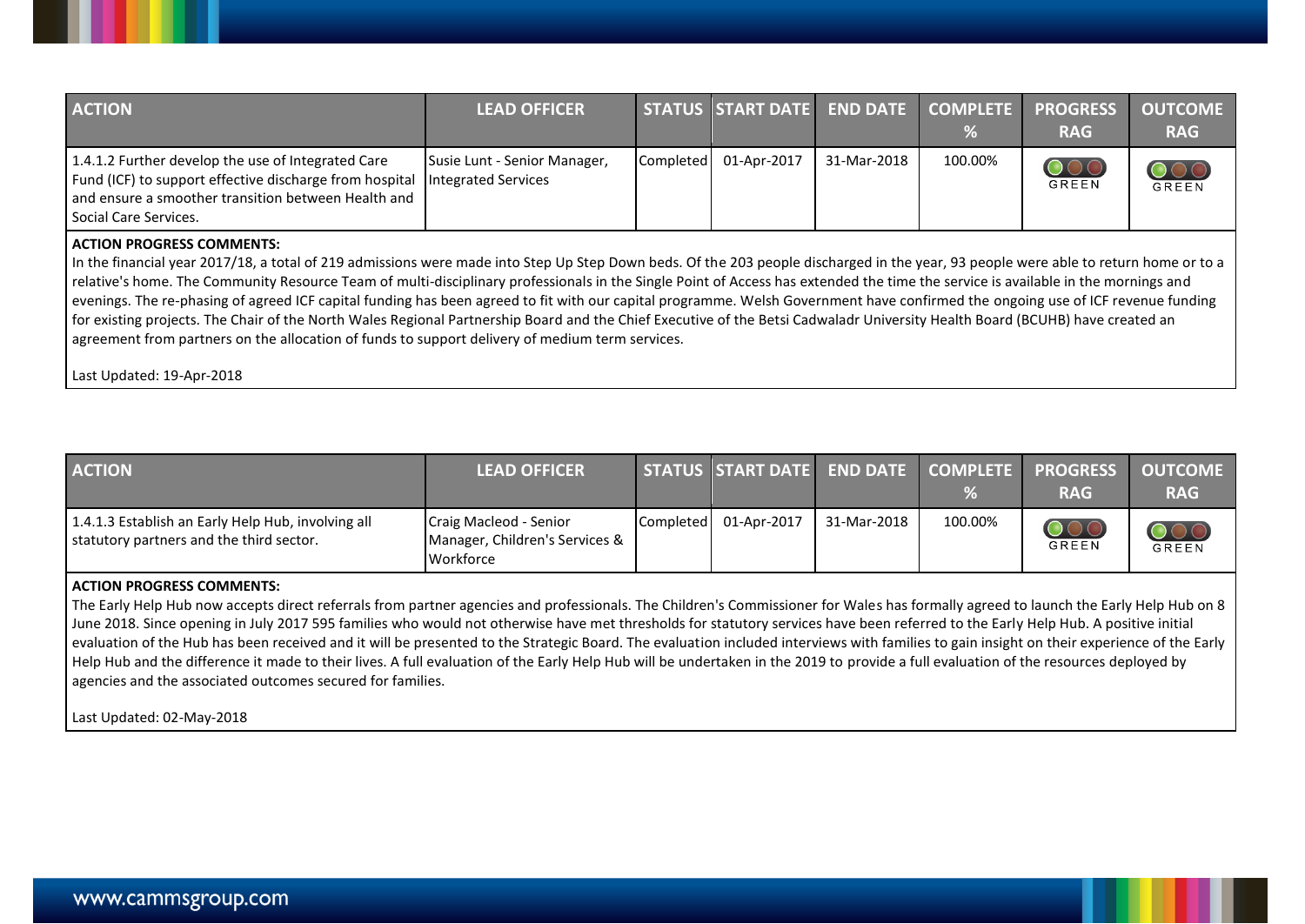| <b>ACTION</b>                                                                                 | <b>LEAD OFFICER</b> |                       |             |         | STATUS  START DATE   END DATE   COMPLETE   PROGRESS   OUTCOME  <br><b>RAG</b> | <b>RAG</b>   |
|-----------------------------------------------------------------------------------------------|---------------------|-----------------------|-------------|---------|-------------------------------------------------------------------------------|--------------|
| 1.4.1.4 Further develop dementia awareness across the Susie Lunt - Senior Manager,<br>county. | Integrated Services | Completed 01-Apr-2017 | 31-Mar-2018 | 100.00% | <b>GREEN</b>                                                                  | <b>GREEN</b> |

Flintshire has ten Dementia Cafes and four accredited Dementia Friendly Communities . We have 56 accredited Dementia Friendly Businesses, and additional organisations are achieving accreditation in the area; currently Aura Leisure and libraries and Theatr Clwyd are applying with support from Flintshire Social Services. The Intergeneration Project with learners and people living with dementia has been completed in seven schools. The Creative Conversation research study has improved skills in 18 Care Homes in creatively communicating with people living with dementia using the arts. The Older People's Commissioner for Wales praised the Creative Conversation research study in her recent response to our requirement for action in the 'A place to call Home' report.

Last Updated: 23-Apr-2018

| <b>ACTION</b>                                                                                                                                                  | <b>LEAD OFFICER</b>       | STATUS START DATE END DATE COMPLETE PROGRESS |             |         | <b>RAG</b>                     | <b>OUTCOME</b><br><b>RAG</b>           |
|----------------------------------------------------------------------------------------------------------------------------------------------------------------|---------------------------|----------------------------------------------|-------------|---------|--------------------------------|----------------------------------------|
| 1.5.1.1 Strengthen the arrangements within all council   Fiona Mocko - Policy Advisor<br>portfolios to have clear responsibilities to address<br>safeguarding. | (Equalities and Cohesion) | Completed 01-Apr-2017                        | 31-Mar-2018 | 100.00% | $\bigcirc$ $\bigcirc$<br>GREEN | $\overline{\text{OO}}$<br><b>GREEN</b> |

#### **ACTION PROGRESS COMMENTS:**

The Corporate Safeguarding Panel's initial work programme has been completed and the future work programme has been agreed. The Panel is meeting regularly ensuring the work programme is monitored. The Corporate Safeguarding policy is in place and is being implemented. All actions identified in the Internal Audit report have been completed or are in progress.

Last Updated: 14-May-2018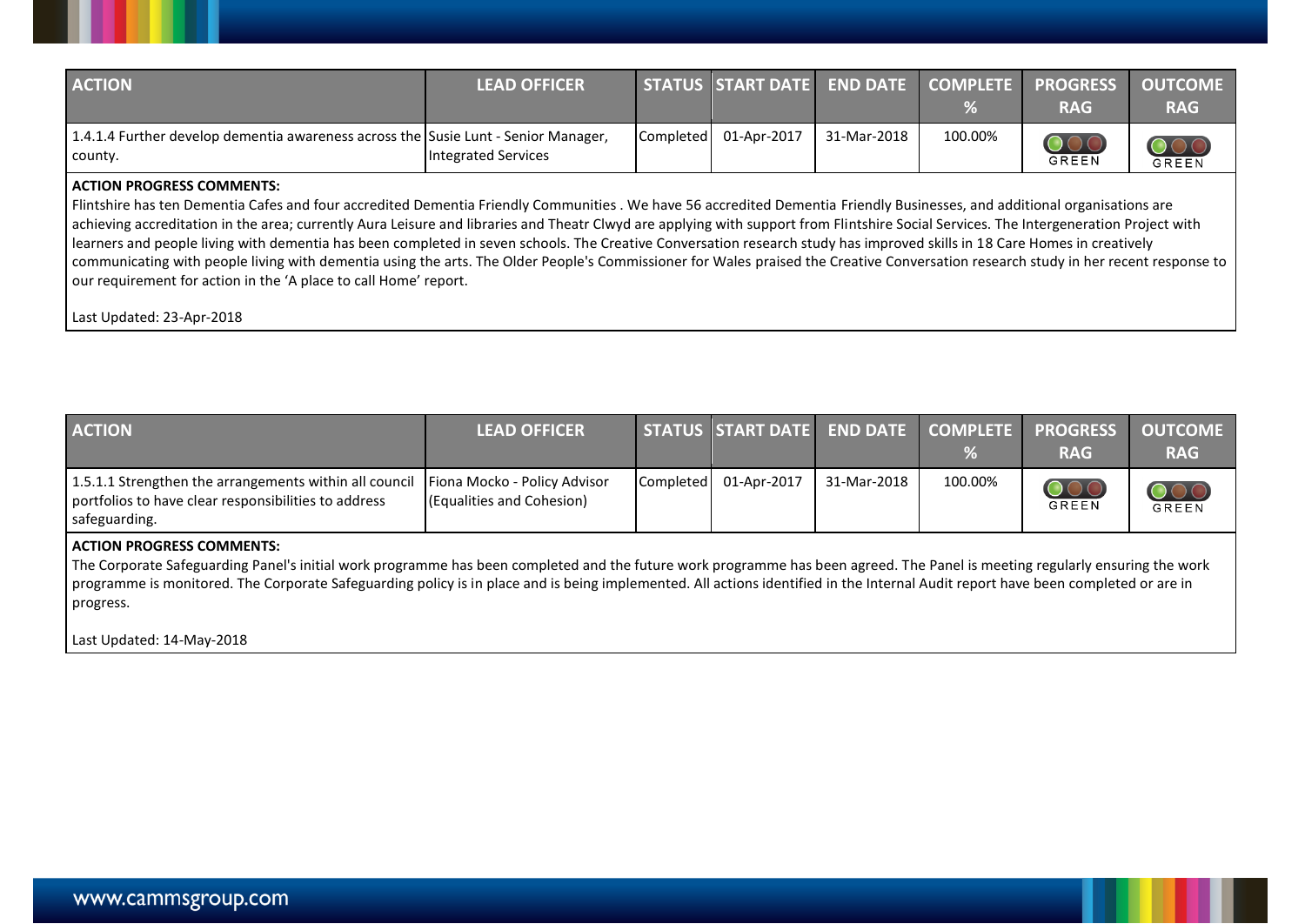| <b>ACTION</b>                                                                          | <b>LEAD OFFICER</b>                                                |                       |             |         | STATUS   START DATE   END DATE   COMPLETE   PROGRESS   OUTCOME  <br><b>RAG</b> | <b>RAG</b>                                         |
|----------------------------------------------------------------------------------------|--------------------------------------------------------------------|-----------------------|-------------|---------|--------------------------------------------------------------------------------|----------------------------------------------------|
| 1.5.1.2 Ensure that our response rates to referrals<br>remain within statutory targets | Jane M Davies - Senior<br>Manager, Safeguarding &<br>Commissioning | Completed 01-Apr-2017 | 31-Mar-2018 | 100.00% | $\bigcirc$<br>GREEN                                                            | $\overline{\text{O}\circ\text{C}}$<br><b>GREEN</b> |

Following a realignment of resources in the Safeguarding Unit 84% of Adult Safeguarding referrals are now being processed within the 7 day timescale. Those referrals processed outside the timescale are of a complex nature which are awaiting further information from a practitioner or agency. Early analysis of the impact of the Early Help Hub on our rate of childrens' referrals where "No Further Action" was taken indicates that our rate of child protection referrals resulting in 'no further action' has reduced from 55% to 30%, suggesting that the Early Help Hub is providing support to those families that do not meet the threshold for statutory intervention. A more detailed evaluation of the impact of the Early Help Hub has been commissioned for the forthcoming year. 91% of initial child protection conferences were completed within timescales; this was below our annual target of 95% but well above last year's performance of 74%, reflecting the efforts of the Safeguarding Unit to schedule conferences within the timescales wherever possible.

#### Last Updated: 19-Apr-2018

| <b>ACTION</b>                                                                                             | <b>LEAD OFFICER</b>                      |                       |             |         | STATUS START DATE END DATE COMPLETE PROGRESS OUTCOME<br><b>RAG</b> | <b>RAG</b>                 |
|-----------------------------------------------------------------------------------------------------------|------------------------------------------|-----------------------|-------------|---------|--------------------------------------------------------------------|----------------------------|
| 1.5.1.3 Develop a preventative approach towards Child Jane M Davies - Senior<br>Sexual Exploitation (CSE) | Manager, Safeguarding &<br>Commissioning | Completed 01-Apr-2017 | 16-Oct-2017 | 100.00% | $\bigcirc$ $\bigcirc$ (<br>GREEN                                   | $\bigcirc$<br><b>GREEN</b> |
| ACTION DROGRESS COMMAENTS.                                                                                |                                          |                       |             |         |                                                                    |                            |

#### **ACTION PROGRESS COMMENTS:**

North Wales Police Child Sexual Exploitation (CSE) videos have been shared at Senior Management Team meetings across the Authority and at the Corporate Safeguarding Panel. CSE awareness is also on the agenda for general safeguarding training to be delivered to all Scrutiny Committee members.

Last Updated: 25-Jan-2018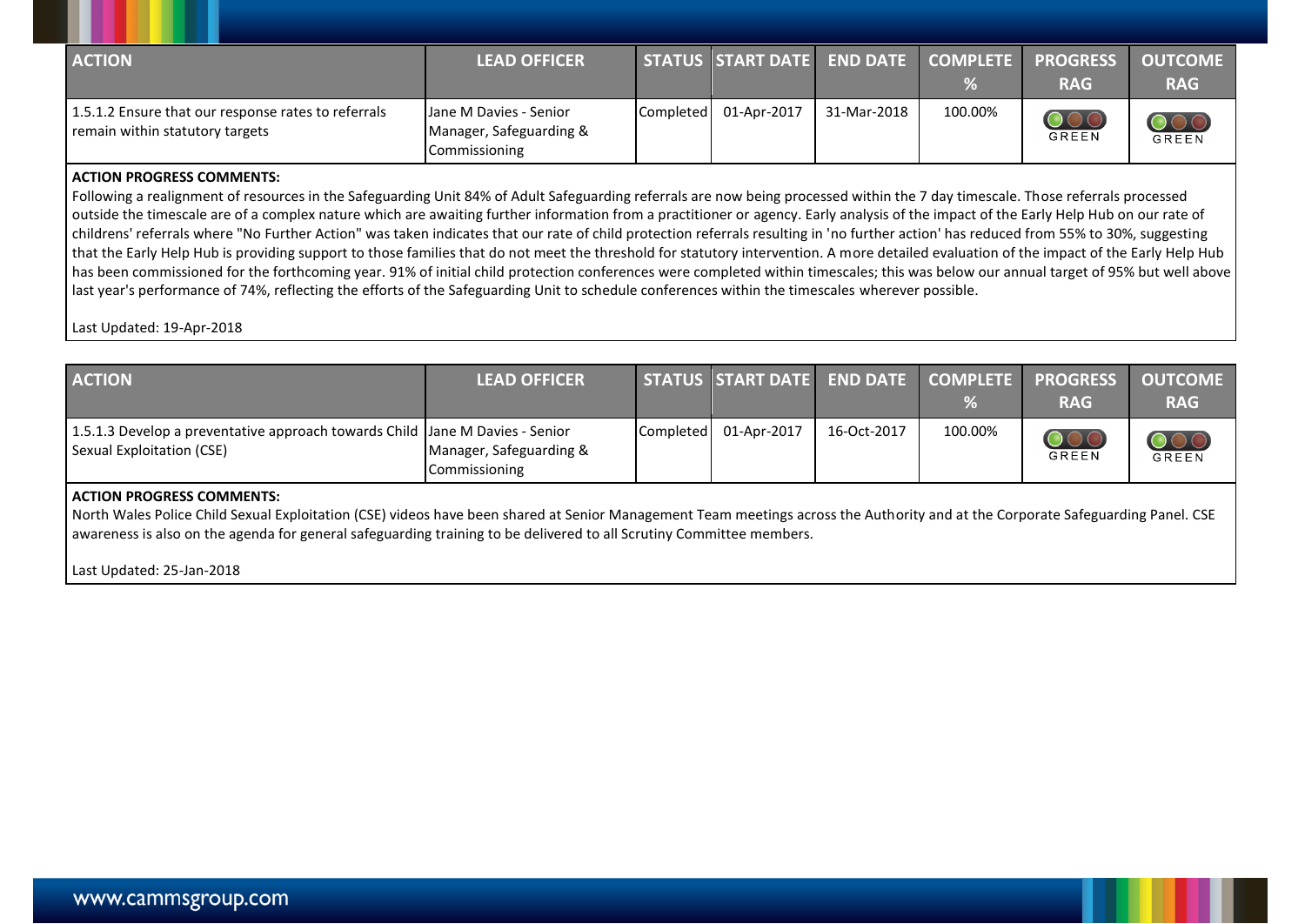### **Performance Indicators**

| <b>KPI Title</b>                                                            | <b>Previous Year</b><br><b>Actual</b> | <b>Actual</b> | Performance<br><b>Indicator</b><br><b>Trend</b> | <b>Target</b> | Performance<br><b>RAG</b> |
|-----------------------------------------------------------------------------|---------------------------------------|---------------|-------------------------------------------------|---------------|---------------------------|
| IP1.2.3.2M02 The number of Flint Extra Care (Llys Raddington) units created | 0                                     |               | i                                               | 70            | AMBER                     |
| $\sim$ $\sim$ $\sim$ $\sim$ $\sim$<br>- - -<br>-- -- - - - -                |                                       |               |                                                 |               |                           |

**Lead Officer:** Carol Dove - SPoA Project Manager

**Reporting Officer:** Jacque Slee - Performance Lead – Social Services

#### **Aspirational Target:**

Progress Comment: Llys Raddington will provide 73 units for Extra Care. Completion was originally planned for Spring 2018 however the construction programme has experienced delays due to poor weather throughout the winter coupled with an industry wide shortage of bricklayers. The facility is now due to open in September 2018 and there is a high level of confidence in meeting this revised completion date. Social Services teams have adapted the plans for recruitment, allocation and mobilisation to align to the revised programme schedule

Last Updated: 14-May-2018

| <b>KPI Title</b>                                                       | <b>Previous Year</b><br><b>Actual</b> | <b>Actual</b> | <b>Performance</b><br>Indicator<br>Trend | Target | Performance<br><b>RAG</b> |
|------------------------------------------------------------------------|---------------------------------------|---------------|------------------------------------------|--------|---------------------------|
| IP1.2.3.3M03 The number of Extra Care units provided across Flintshire | 111                                   | 111           |                                          | 180    | AMBER                     |

**Lead Officer:** Neil Ayling - Chief Officer - Social Services

**Reporting Officer:** Jacque Slee - Performance Lead – Social Services

#### **Aspirational Target:**

Progress Comment: The deficit at the end of March reflects delays in the opening of Llys Raddington. Llys Raddington will provide 73 units for Extra Care. Completion was originally planned for Spring 2018 however the construction programme has experienced delays due to poor weather throughout the winter coupled with an industry wide shortage of bricklayers. The facility is now due to open in September 2018 and there is a high level of confidence in meeting this revised completion date. Social Services teams have adapted the plans for recruitment, allocation and mobilisation to align to the revised programme schedule.

Last Updated: 14-May-2018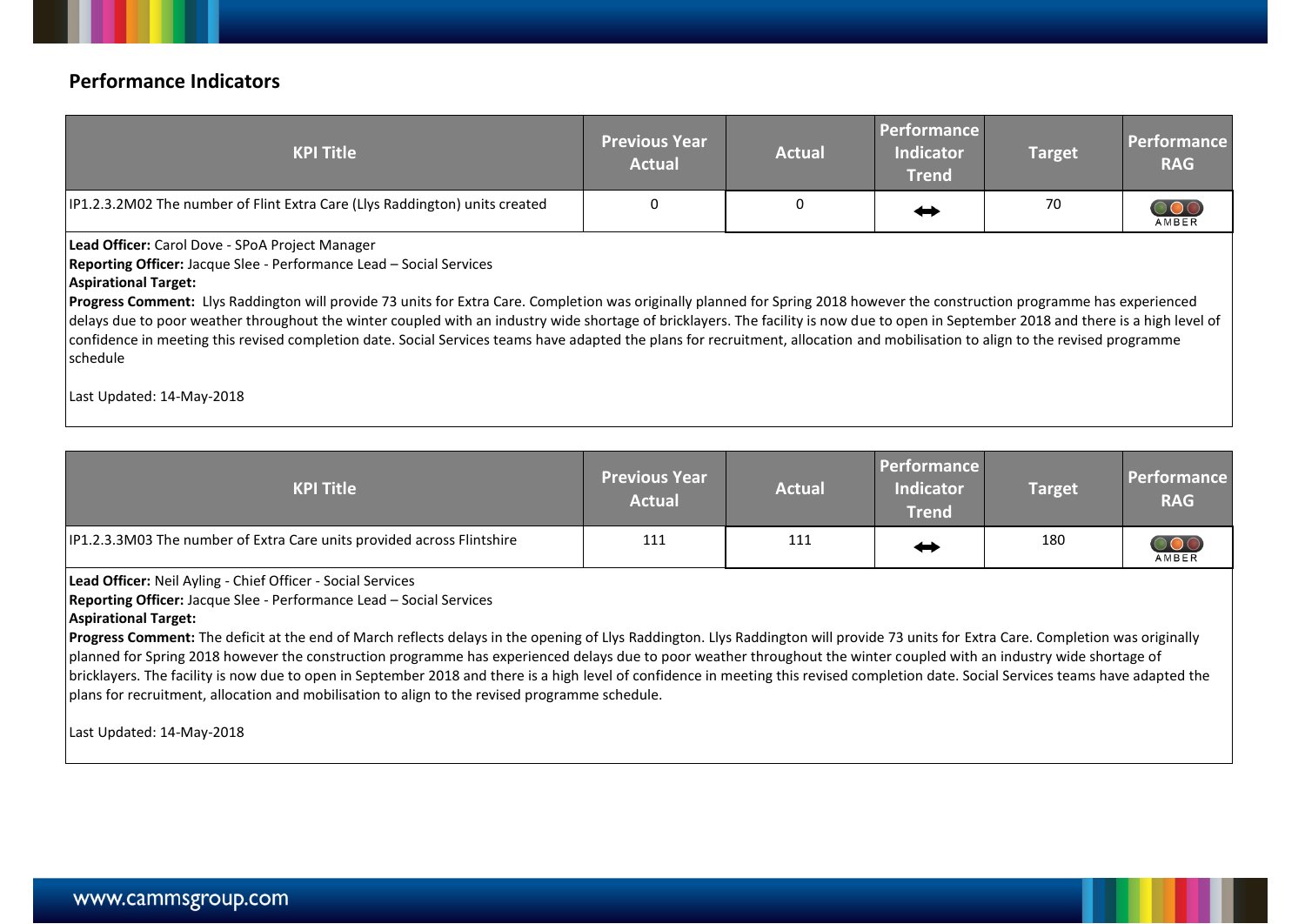| <b>KPI Title</b>                                                                                                                                                                                                                                                                                                                                                                                                                                                                                                                         | <b>Previous Year</b><br><b>Actual</b> | <b>Actual</b> | Performance<br><b>Indicator</b><br><b>Trend</b> | <b>Target</b> | Performance<br><b>RAG</b> |
|------------------------------------------------------------------------------------------------------------------------------------------------------------------------------------------------------------------------------------------------------------------------------------------------------------------------------------------------------------------------------------------------------------------------------------------------------------------------------------------------------------------------------------------|---------------------------------------|---------------|-------------------------------------------------|---------------|---------------------------|
| IP1.4.1.1M01 The number of care homes who have implemented the new<br><b>Progress for Providers Programme</b>                                                                                                                                                                                                                                                                                                                                                                                                                            | No Data                               | 20            | N/A                                             | 20            | $\circ$<br>GREEN          |
| Lead Officer: Nicki Kenealy - Contracts Team Manager<br><b>Reporting Officer: Jacque Slee - Performance Lead - Social Services</b><br><b>Aspirational Target:</b><br>Progress Comment: 'Progress for Providers' enables care homes to assess themselves against the Flintshire bronze, silver and gold standards in person-centred care. There is a<br>programme of tools, documentation and training that care homes work through to achieve each standard, with the objective of improving the quality of life and outcomes for people |                                       |               |                                                 |               |                           |

living in residential care. Flintshire have been nominated for a Social Care Accolade for this programme. Our annual target was to enroll 20 homes on the programme this year; we have achieved this, although one care home subsequently closed, leaving 19 active participants.

Last Updated: 23-Apr-2018

| <b>KPI Title</b>                                                                                                                                                           | <b>Previous Year</b><br><b>Actual</b> | <b>Actual</b> | <b>Performance</b><br><b>Indicator</b><br><b>Trend</b> | <b>Target</b> | <b>Performance</b><br><b>RAG</b> |
|----------------------------------------------------------------------------------------------------------------------------------------------------------------------------|---------------------------------------|---------------|--------------------------------------------------------|---------------|----------------------------------|
| IP1.4.1.2M02 The percentage of care homes registered on the programme that<br>have achieved the bronze standard for Progress for Providers                                 | No Data                               | 52.6          | N/A                                                    | 50            | $\cup \cup$<br>GREEN             |
| Lead Officer: Nicki Kenealy - Contracts Team Manager<br>Reporting Officer: Jacque Slee - Performance Lead - Social Services<br><b>A</b> continuations of <b>T</b> urbandar |                                       |               |                                                        |               |                                  |

**Aspirational Target:** 

**Progress Comment:** 10 out of the 19 care homes currently enrolled on Progress for Providers have achieved the bronze standard certification. This is a medium term programme, and homes are at different stages. The other 9 homes will continue to work towards the bronze standard in 2018/19.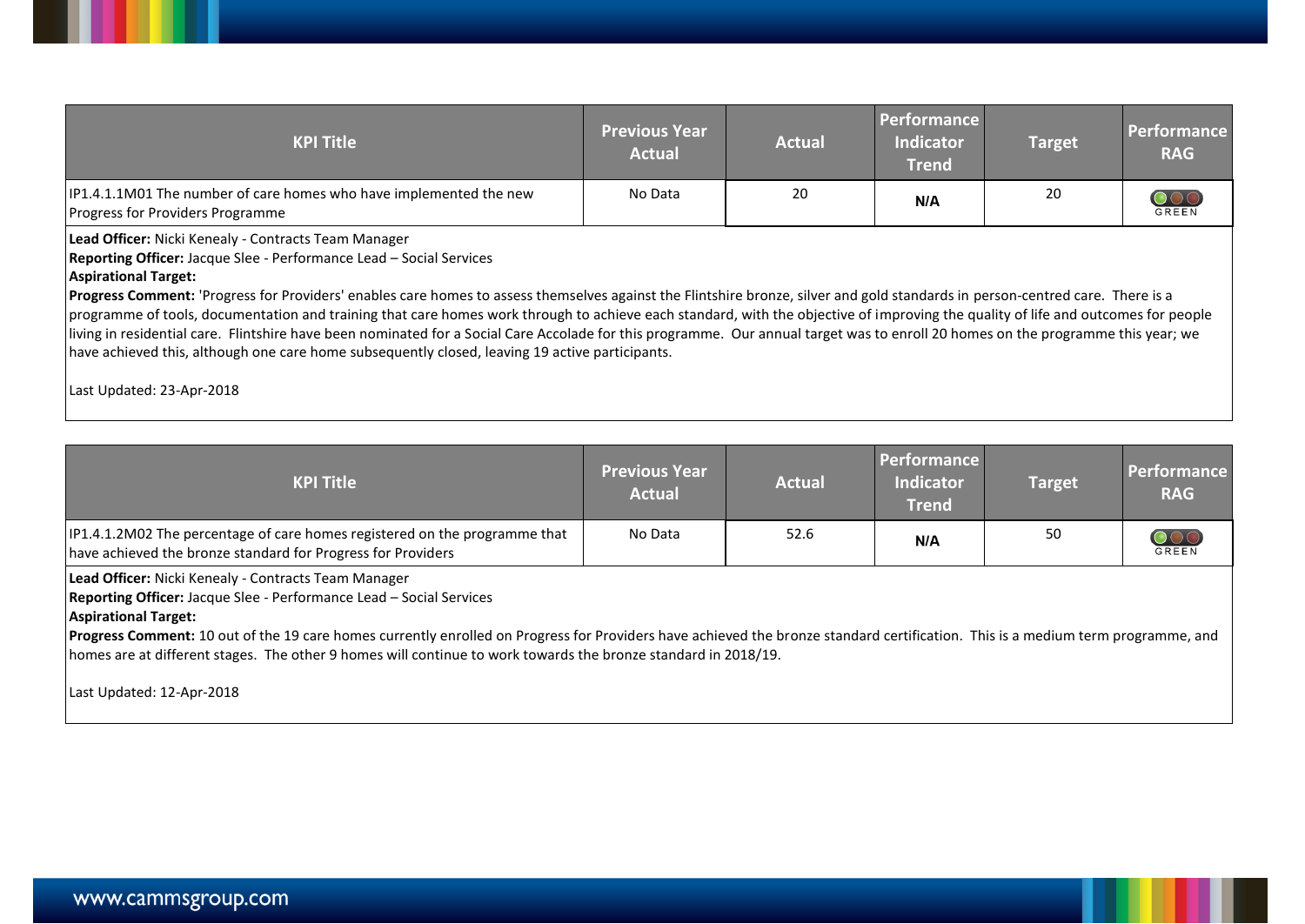| <b>KPI Title</b>                                                                                                                                                                                                                                                                                                                                                                                                                            | <b>Previous Year</b><br><b>Actual</b> | <b>Actual</b> | <b>Performance</b><br><b>Indicator</b><br><b>Trend</b> | <b>Target</b> | Performance<br><b>RAG</b> |
|---------------------------------------------------------------------------------------------------------------------------------------------------------------------------------------------------------------------------------------------------------------------------------------------------------------------------------------------------------------------------------------------------------------------------------------------|---------------------------------------|---------------|--------------------------------------------------------|---------------|---------------------------|
| IP1.4.1.3M03 The percentage of care homes that have achieved bronze standard<br>who have also achieved silver standard for Progress for Providers                                                                                                                                                                                                                                                                                           | No Data                               |               | N/A                                                    | 25            | $\frac{1}{\sqrt{2}}$      |
| Lead Officer: Nicki Kenealy - Contracts Team Manager<br>Reporting Officer: Jacque Slee - Performance Lead - Social Services<br><b>Aspirational Target:</b><br>Progress Comment: 10 care homes are working towards the silver standard, and although none have yet achieved this ambitious target, we would expect some of these homes to<br>achieve silver by March 2019. This will continue to be monitored into the 2018/19 Council Plan. |                                       |               |                                                        |               |                           |

Last Updated: 14-May-2018

| <b>KPI Title</b>                                                                                                                                                                                                                                                                                                                                                                                                                    | <b>Previous Year</b><br><b>Actual</b> | <b>Actual</b> | <b>Performance</b><br><b>Indicator</b><br><b>Trend</b> | <b>Target</b> | Performance<br><b>RAG</b>      |
|-------------------------------------------------------------------------------------------------------------------------------------------------------------------------------------------------------------------------------------------------------------------------------------------------------------------------------------------------------------------------------------------------------------------------------------|---------------------------------------|---------------|--------------------------------------------------------|---------------|--------------------------------|
| <b>IP1.4.1.4M04 Sustaining existing care homes within Flintshire</b>                                                                                                                                                                                                                                                                                                                                                                | No Data                               | 26            | N/A                                                    | 26            | $\mathrm{OOC}$<br><b>GREEN</b> |
| Lead Officer: Dawn Holt - Commissioning Manager<br><b>Reporting Officer:</b> Jacque Slee - Performance Lead - Social Services<br><b>Aspirational Target:</b><br>Progress Comment: There are currently 26 care homes for adults (includes residential, EMI and nursing) in Flintshire. We are sustaining the number of homes in despite the pressures<br>in the market, by concentrated input. However, the market remains volatile. |                                       |               |                                                        |               |                                |
| Last Updated: 10-Apr-2018                                                                                                                                                                                                                                                                                                                                                                                                           |                                       |               |                                                        |               |                                |

| <b>KPI Title</b>                                                                                                                                                                                                                                                                                                                                                                        | <b>Previous Year</b><br><b>Actual</b> | <b>Actual</b> | <b>Performance</b><br>Indicator<br><b>Trend</b> | <b>Target</b> | Performance<br><b>RAG</b> |
|-----------------------------------------------------------------------------------------------------------------------------------------------------------------------------------------------------------------------------------------------------------------------------------------------------------------------------------------------------------------------------------------|---------------------------------------|---------------|-------------------------------------------------|---------------|---------------------------|
| IP1.4.1.5M05 The percentage occupancy within Flintshire care homes                                                                                                                                                                                                                                                                                                                      | No Data                               | 95.3          | N/A                                             | 95            | OOC<br>GREEN              |
| Lead Officer: Dawn Holt - Commissioning Manager<br><b>Reporting Officer:</b> Jacque Slee - Performance Lead - Social Services<br><b>Aspirational Target:</b><br>Progress Comment: This is based on vacancy rate in the last week of the quarter. Both the number of residential homes and the occupancy rate have remained stable to date over<br>2017/18.<br>Last Updated: 10-Apr-2018 |                                       |               |                                                 |               |                           |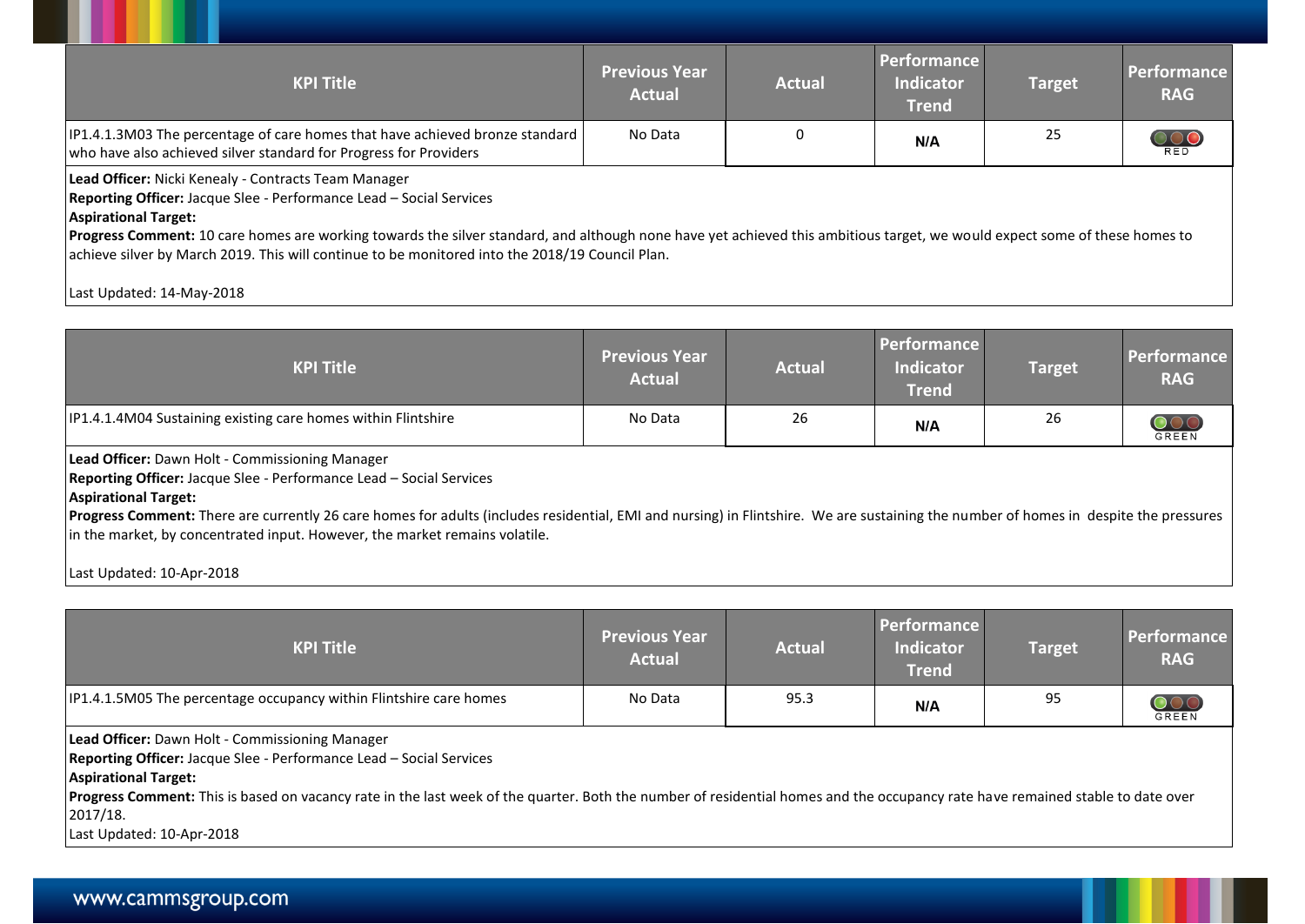| <b>KPI Title</b>                                                                                                                                                                                                                                                                                                                                                                                                                                                                                                                                                                                                                                                                                                                                                                                                                                                                                                                                                                                                                                                                          | <b>Previous Year</b><br><b>Actual</b> | <b>Actual</b> | Performance<br><b>Indicator</b><br><b>Trend</b> | <b>Target</b> | Performance<br><b>RAG</b> |
|-------------------------------------------------------------------------------------------------------------------------------------------------------------------------------------------------------------------------------------------------------------------------------------------------------------------------------------------------------------------------------------------------------------------------------------------------------------------------------------------------------------------------------------------------------------------------------------------------------------------------------------------------------------------------------------------------------------------------------------------------------------------------------------------------------------------------------------------------------------------------------------------------------------------------------------------------------------------------------------------------------------------------------------------------------------------------------------------|---------------------------------------|---------------|-------------------------------------------------|---------------|---------------------------|
| IP1.4.2.1M01 (PAM/024) Percentage of adults satisfied with their care and<br>support                                                                                                                                                                                                                                                                                                                                                                                                                                                                                                                                                                                                                                                                                                                                                                                                                                                                                                                                                                                                      | 82                                    | No Data       | N/A                                             | 85            |                           |
| Lead Officer: Susie Lunt - Senior Manager, Integrated Services<br><b>Reporting Officer:</b> Jacque Slee - Performance Lead – Social Services<br><b>Aspirational Target:</b><br>Progress Comment: The national outcomes framework is for all people who need care and support and carers who need support, their families and friends, and for all services<br>undertaking social services functions under the Act; e.g. local authorities, social enterprises, co-operatives, user led services, the third sector and the independent sector. As part of the<br>National Outcomes Framework, Welsh Government have developed a series of questionnaires which ask people who receive care and support how they feel about their wellbeing.<br>Data was collected by local authorities for 2016/17, but because of issues in the first year of collection, Welsh Government decided not to publish. Local Authorities are now in the<br>process of collecting data for 2017/18, with the expectation that the national data will be published in Autumn 2018.<br>Last Updated: 27-Apr-2018 |                                       |               |                                                 |               |                           |
|                                                                                                                                                                                                                                                                                                                                                                                                                                                                                                                                                                                                                                                                                                                                                                                                                                                                                                                                                                                                                                                                                           |                                       |               |                                                 |               |                           |

| <b>KPI Title</b>                                                                                                                                                                                                                                                                                             | <b>Previous Year</b><br><b>Actual</b> | <b>Actual</b> | <b>Performance</b><br><b>Indicator</b><br><b>Trend</b> | <b>Target</b> | Performance<br><b>RAG</b> |
|--------------------------------------------------------------------------------------------------------------------------------------------------------------------------------------------------------------------------------------------------------------------------------------------------------------|---------------------------------------|---------------|--------------------------------------------------------|---------------|---------------------------|
| IP1.4.2.2M02 The number of extra hours provided for advice and support<br>through the Single Point of Access                                                                                                                                                                                                 | 40                                    | 50            |                                                        | 47            | OOC<br>GREEN              |
| Lead Officer: Jane M Davies - Senior Manager, Safeguarding & Commissioning<br>Reporting Officer: Jacque Slee - Performance Lead - Social Services<br><b>Aspirational Target:</b><br>Progress Comment: Further planned increases to SPOA opening times for weekends will require a relocation of the service. |                                       |               |                                                        |               |                           |
| Last Updated: 19-Apr-2018                                                                                                                                                                                                                                                                                    |                                       |               |                                                        |               |                           |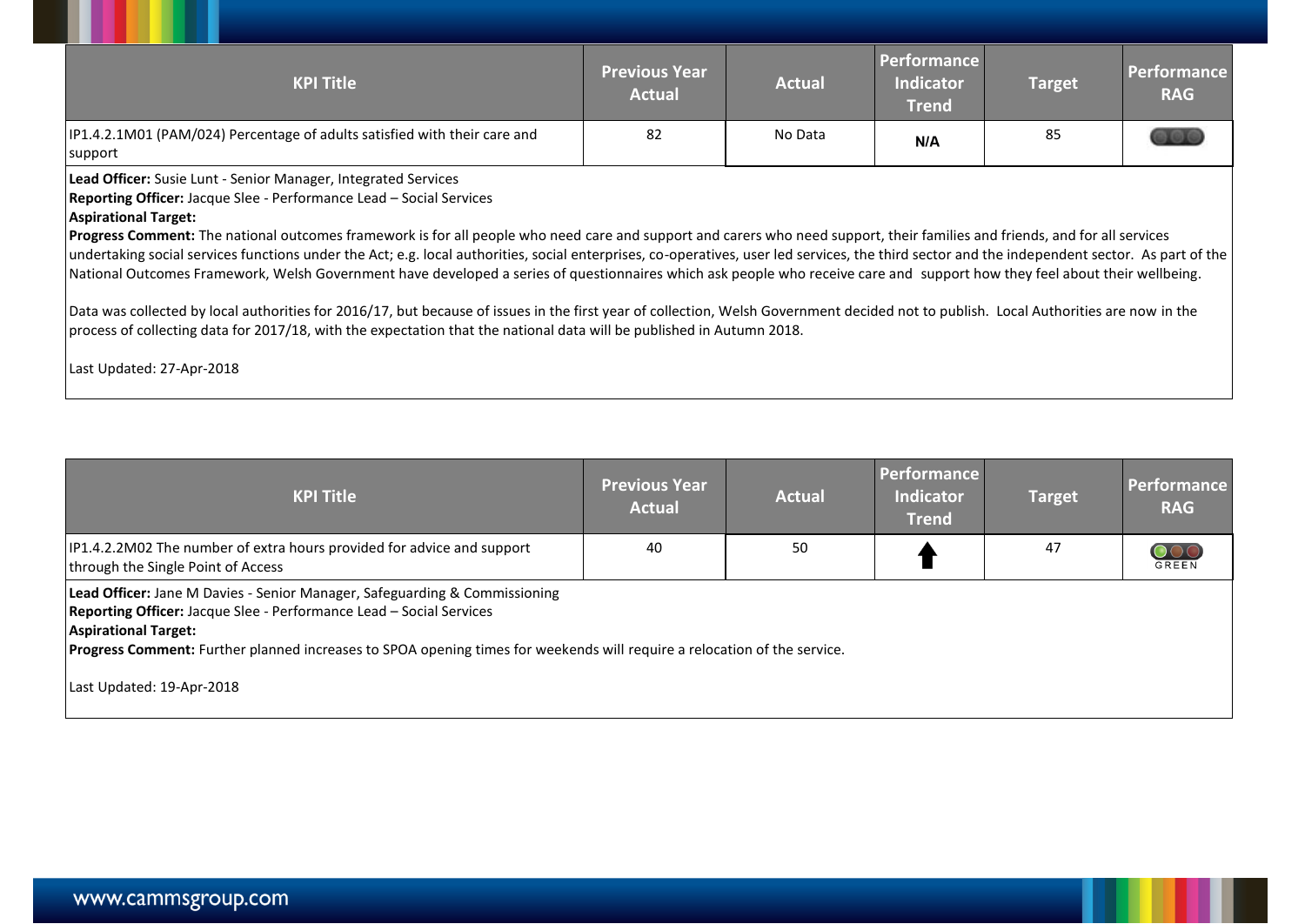| <b>Previous Year</b><br><b>Actual</b> | <b>Actual</b> | <b>Performance</b><br><b>Indicator</b><br><b>Trend</b> | <b>Target</b> | <b>Performance</b><br><b>RAG</b>                                                                                                                                |
|---------------------------------------|---------------|--------------------------------------------------------|---------------|-----------------------------------------------------------------------------------------------------------------------------------------------------------------|
| 20                                    | 100           |                                                        | 25            | <b>GREEN</b>                                                                                                                                                    |
|                                       |               |                                                        |               |                                                                                                                                                                 |
|                                       |               |                                                        |               | <b>Progress Comment:</b> We are currently in phase 2 of the programme for Person-Centred Care practice and personal outcomes, as it is rolled out across Wales. |

| <b>KPI Title</b>                                                                                                                                                                                                                                                                                                                                                                                                                                                        | <b>Previous Year</b><br><b>Actual</b> | <b>Actual</b> | <b>Performance</b><br><b>Indicator</b><br><b>Trend</b> | <b>Target</b> | Performance<br><b>RAG</b> |
|-------------------------------------------------------------------------------------------------------------------------------------------------------------------------------------------------------------------------------------------------------------------------------------------------------------------------------------------------------------------------------------------------------------------------------------------------------------------------|---------------------------------------|---------------|--------------------------------------------------------|---------------|---------------------------|
| IP1.4.3.2M02 (PAM/029) Percentage of children in care who had to move 2 or<br>more times                                                                                                                                                                                                                                                                                                                                                                                | 12.9                                  | 9.33          |                                                        | 10            | GREEN                     |
| Lead Officer: Craig Macleod - Senior Manager, Children's Services & Workforce<br><b>Reporting Officer:</b> Jacque Slee - Performance Lead - Social Services<br><b>Aspirational Target:</b><br>Progress Comment: 14 children have moved more than twice since April of this year. For most of these children, moves were in accordance with the child's plan. It is a priority to place<br>children in stable placements wherever possible.<br>Last Updated: 16-Apr-2018 |                                       |               |                                                        |               |                           |

| <b>KPI Title</b>                                                                                                                                                                                                                                                                                                                                                                                                                                                          | <b>Previous Year</b><br><b>Actual</b> | <b>Actual</b> | Performance<br><b>Indicator</b><br><b>Trend</b> | <b>Target</b> | Performance<br><b>RAG</b> |
|---------------------------------------------------------------------------------------------------------------------------------------------------------------------------------------------------------------------------------------------------------------------------------------------------------------------------------------------------------------------------------------------------------------------------------------------------------------------------|---------------------------------------|---------------|-------------------------------------------------|---------------|---------------------------|
| IP1.4.3.3M03 Percentage of children assessed by CAMHS within 28 days by<br><b>BCUHB</b>                                                                                                                                                                                                                                                                                                                                                                                   | No Data                               | 100           | N/A                                             | 95            | OOC<br>GREEN              |
| Lead Officer: Craig Macleod - Senior Manager, Children's Services & Workforce<br>Reporting Officer: Jacque Slee - Performance Lead - Social Services<br><b>Aspirational Target:</b><br>Progress Comment: No data has been provided by Child & Adolescent Mental Health Service at the year-end point. The last position from the Betsi Cadwaladr University Health Board<br>was that there was no waiting list and the end of December 2017.<br>Last Updated: 27-Apr-2018 |                                       |               |                                                 |               |                           |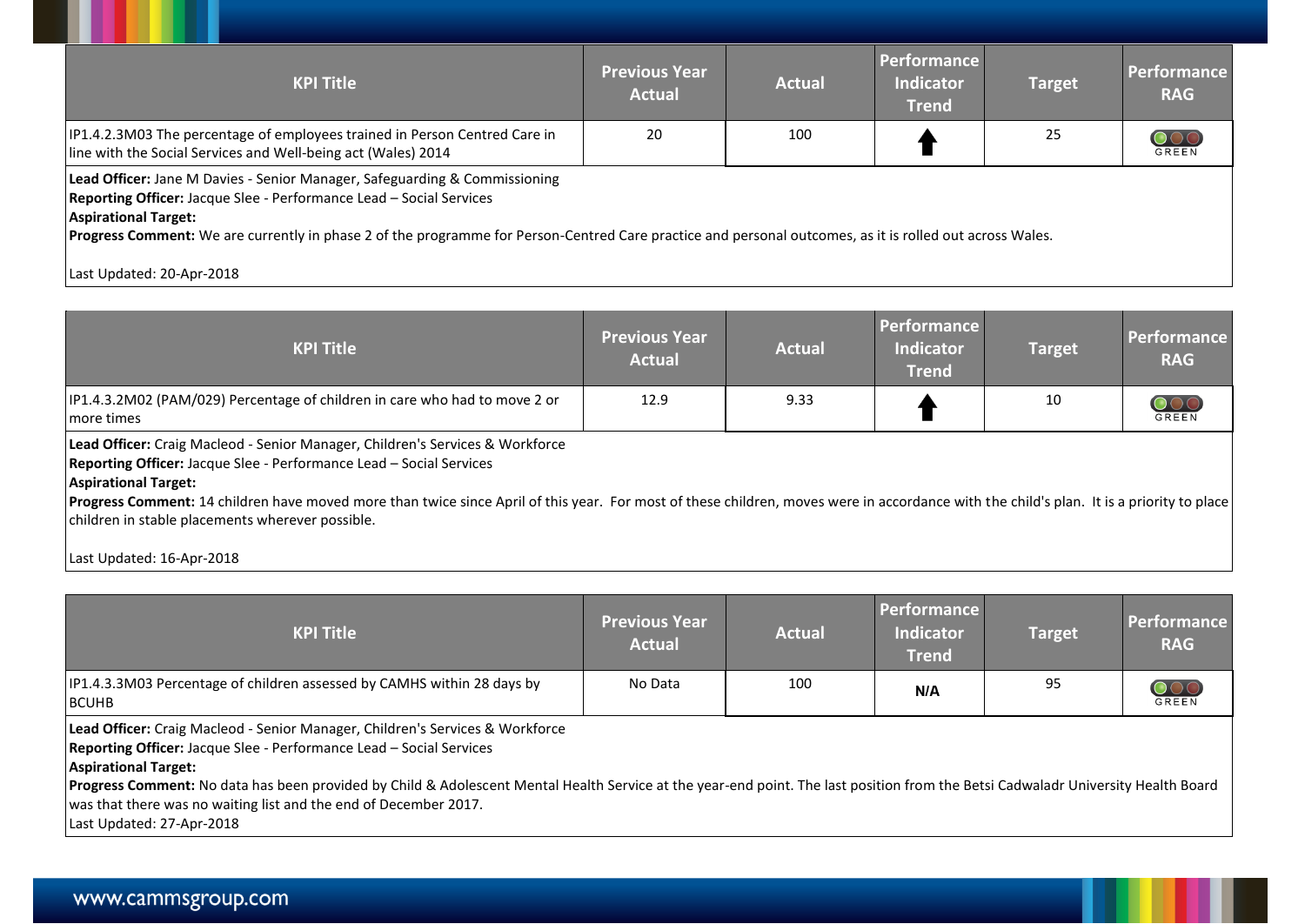| <b>KPI Title</b>                                | <b>Previous Year</b><br><b>Actual</b> | <b>Actual</b> | <b>Performance</b><br><b>Indicator</b><br><b>Trend</b> | <b>Target</b> | Performance<br><b>RAG</b> |
|-------------------------------------------------|---------------------------------------|---------------|--------------------------------------------------------|---------------|---------------------------|
| IP1.5.1.1M01 Number of adult carers identified. | 867                                   | 1185          |                                                        | 900           | GREEN                     |

**Lead Officer:** Dawn Holt - Commissioning Manager

**Reporting Officer:** Jacque Slee - Performance Lead – Social Services

#### **Aspirational Target:**

Progress Comment: Many people who need care and support prefer to be cared for by someone close to them, rather than a paid carer. It is critical that we support unpaid carers, without whom many people would be unable to remain in their own homes through later life. All carers identified are offered an assessment of their needs in their own right, as distinct from the needs of the person they care for, either with ourselves or with one of our commissioned services, according to their preference.

Last Updated: 19-Apr-2018

| <b>KPI Title</b>                                                                                                                                                                                                                                                                                                                                                                                                                                                                                                                                                                                                                                                                                                                   | <b>Previous Year</b><br><b>Actual</b> | <b>Actual</b> | <b>Performance</b><br><b>Indicator</b><br><b>Trend</b> | <b>Target</b> | Performance<br><b>RAG</b> |
|------------------------------------------------------------------------------------------------------------------------------------------------------------------------------------------------------------------------------------------------------------------------------------------------------------------------------------------------------------------------------------------------------------------------------------------------------------------------------------------------------------------------------------------------------------------------------------------------------------------------------------------------------------------------------------------------------------------------------------|---------------------------------------|---------------|--------------------------------------------------------|---------------|---------------------------|
| IP1.5.1.2M02 (PAM/026) Percentage of carers that feel supported                                                                                                                                                                                                                                                                                                                                                                                                                                                                                                                                                                                                                                                                    | 67                                    | No Data       | N/A                                                    | 75            |                           |
| <b>Lead Officer:</b> Dawn Holt - Commissioning Manager<br><b>Reporting Officer:</b> Jacque Slee - Performance Lead - Social Services<br><b>Aspirational Target:</b><br>Progress Comment: The national outcomes framework is for all people who need care and support and carers who need support, their families and friends, and for all services<br>undertaking social services functions under the Act; e.g. local authorities, social enterprises, co-operatives, user led services, the third sector and the independent sector. As part of the<br>National Outcomes Framework, Welsh Government have developed a series of questionnaires which ask people who receive care and support how they feel about their wellbeing. |                                       |               |                                                        |               |                           |

llected by local authorities for 2016/17, but because of issues in the first year of collection, Welsh Government decided not to publish. Local Authorities are now in the process of collecting data for 2017/18, with the expectation that the national data will be published in Autumn 2018.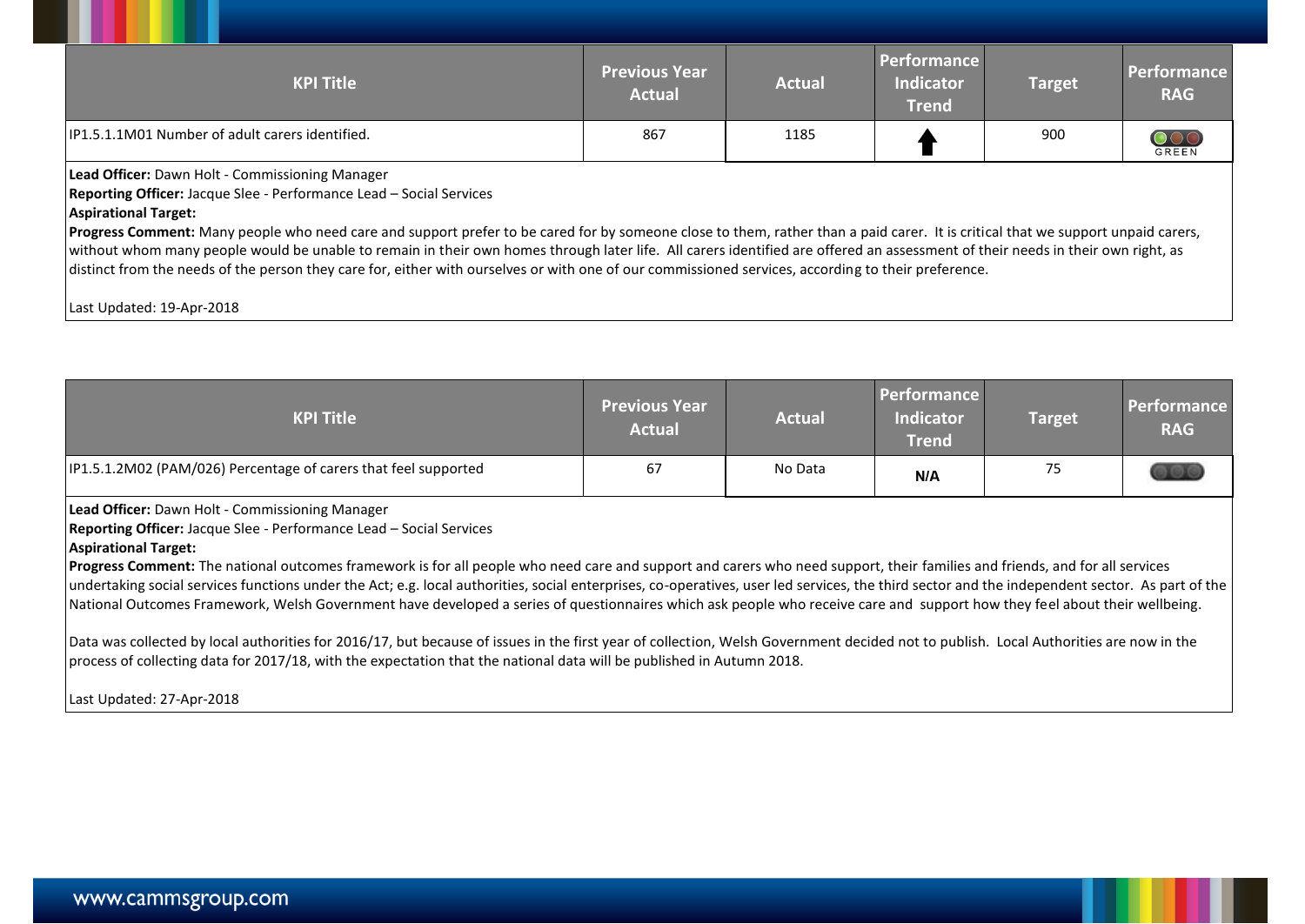| <b>KPI Title</b>                                                                                                                                                                                                                                                                                                                                                                                                                                                                                                                                                                                                                                                                                                         | <b>Previous Year</b><br><b>Actual</b> | <b>Actual</b> | <b>Performance</b><br><b>Indicator</b><br><b>Trend</b> | <b>Target</b> | Performance<br><b>RAG</b> |  |
|--------------------------------------------------------------------------------------------------------------------------------------------------------------------------------------------------------------------------------------------------------------------------------------------------------------------------------------------------------------------------------------------------------------------------------------------------------------------------------------------------------------------------------------------------------------------------------------------------------------------------------------------------------------------------------------------------------------------------|---------------------------------------|---------------|--------------------------------------------------------|---------------|---------------------------|--|
| IP1.5.2.1M01 (PAM/025) Number of people kept in hospital while waiting for<br>social care per 1,000 population aged 75+                                                                                                                                                                                                                                                                                                                                                                                                                                                                                                                                                                                                  | 3.01                                  | 1.89          |                                                        | 1.78          | AMBER                     |  |
| Lead Officer: Janet Bellis - Localities Manager<br>Reporting Officer: Jacque Slee - Performance Lead - Social Services<br><b>Aspirational Target: 1.78</b><br>Progress Comment: The Council and the Betsi Cadwaladr University Health Board (BCUHB) work together on a case by case basis to ensure prompt discharge. The target rate is<br>equivalent to 24 delays in the year. There were 25 delays last year, the longest wait being 29 days, the average being 8 days, and the shortest wait being 1 day.<br>Last Updated: 23-Apr-2018                                                                                                                                                                               |                                       |               |                                                        |               |                           |  |
|                                                                                                                                                                                                                                                                                                                                                                                                                                                                                                                                                                                                                                                                                                                          |                                       |               |                                                        |               |                           |  |
| <b>KPI Title</b>                                                                                                                                                                                                                                                                                                                                                                                                                                                                                                                                                                                                                                                                                                         | <b>Previous Year</b><br><b>Actual</b> | <b>Actual</b> | <b>Performance</b><br>Indicator<br><b>Trend</b>        | <b>Target</b> | Performance<br><b>RAG</b> |  |
| IP1.5.3.1M01 Percentage of child protection referrals that result in "no further<br>action".                                                                                                                                                                                                                                                                                                                                                                                                                                                                                                                                                                                                                             | 37.6                                  | 30            |                                                        | 35            | GREEN                     |  |
| Lead Officer: Craig Macleod - Senior Manager, Children's Services & Workforce<br>Reporting Officer: Jacque Slee - Performance Lead - Social Services<br><b>Aspirational Target: 30.00</b><br>Progress Comment: Early analysis of the impact of the Early Help Hub on our rate of children's referrals where "No Further Action" was taken indicates that our rate of child protection<br>referrals resulting in no further action has reduced from 55% to 30%. This suggests that the Early Help Hub is providing support to those families that do not meet the threshold for<br>statutory intervention. A more detailed evaluation of the impact of the Early Help Hub has been commissioned for the forthcoming year. |                                       |               |                                                        |               |                           |  |

| <b>KPI Title</b>                                                                                                                                                                                                                                                                                                                                                                                                                                       | <b>Previous Year</b><br><b>Actual</b> | <b>Actual</b> | <b>Performance</b><br><b>Indicator</b><br><b>Trend</b> | <b>Target</b> | Performance<br><b>RAG</b> |
|--------------------------------------------------------------------------------------------------------------------------------------------------------------------------------------------------------------------------------------------------------------------------------------------------------------------------------------------------------------------------------------------------------------------------------------------------------|---------------------------------------|---------------|--------------------------------------------------------|---------------|---------------------------|
| IP1.5.4.1M01 The number of dementia cafes in Flintshire                                                                                                                                                                                                                                                                                                                                                                                                |                                       | 10            |                                                        | 6             | OOC<br>GREEN              |
| Lead Officer: Dawn Holt - Commissioning Manager<br><b>Reporting Officer:</b> Jacque Slee - Performance Lead - Social Services<br><b>Aspirational Target: 6.00</b><br>Progress Comment: Flintshire has 10 dementia cafes (Mold, Buckley, Connahs Quay, Sealand and Queensferry, Saltney, Holywell, Mostyn, Flint) and there is one Alzheimer's Society<br>lead cafe in Broughton. Leeswood has also started a Memory Café.<br>Last Updated: 13-Apr-2018 |                                       |               |                                                        |               |                           |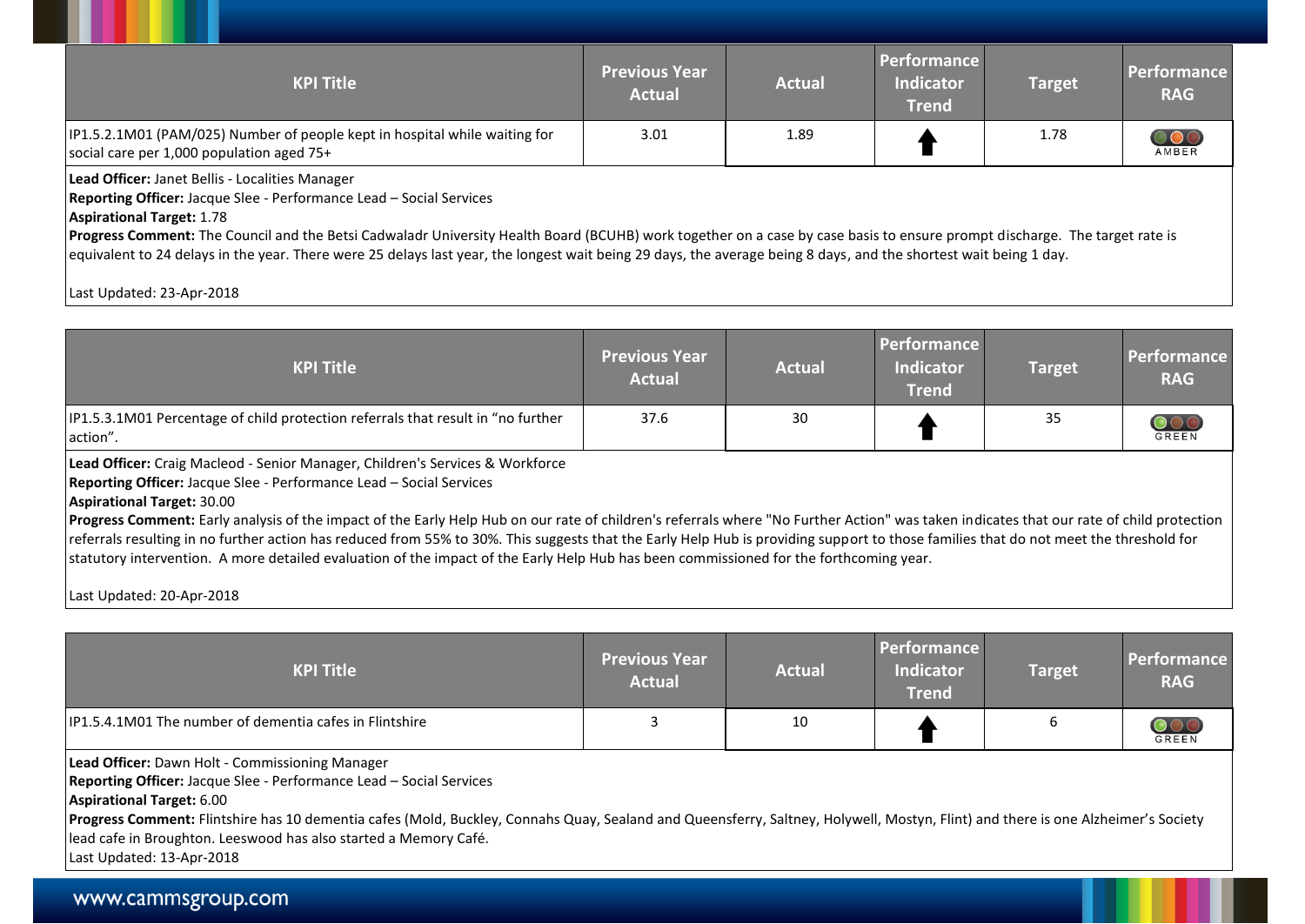| <b>Previous Year</b><br><b>Actual</b> | <b>Actual</b> | <b>Performance</b><br>Indicator<br><b>Trend</b> | <b>Target</b> | Performance<br><b>RAG</b>                                                                                                                                                         |
|---------------------------------------|---------------|-------------------------------------------------|---------------|-----------------------------------------------------------------------------------------------------------------------------------------------------------------------------------|
|                                       |               |                                                 |               | <b>GREEN</b>                                                                                                                                                                      |
|                                       |               |                                                 |               |                                                                                                                                                                                   |
|                                       |               |                                                 |               | Progress Comment: There are four accredited Dementia Friendly Communities in Fliintshire (Mold, Flint, Buckley and Saltney) and five more are working towards accreditation (Alyn |

| <b>KPI Title</b>                                                                                                                                                                                                                                                                                                                                                                                                                                                                                                                                                                                                                                                                                       | <b>Previous Year</b><br><b>Actual</b> | <b>Actual</b> | Performance<br><b>Indicator</b><br><b>Trend</b> | <b>Target</b> | Performance<br><b>RAG</b> |
|--------------------------------------------------------------------------------------------------------------------------------------------------------------------------------------------------------------------------------------------------------------------------------------------------------------------------------------------------------------------------------------------------------------------------------------------------------------------------------------------------------------------------------------------------------------------------------------------------------------------------------------------------------------------------------------------------------|---------------------------------------|---------------|-------------------------------------------------|---------------|---------------------------|
| IP1.6.1.1M01 Increased referral rates from services other than Social Services                                                                                                                                                                                                                                                                                                                                                                                                                                                                                                                                                                                                                         | 6                                     | 14            |                                                 | 30            | $\frac{1}{2}$<br>AMBER    |
| <b>Lead Officer:</b> Jane M Davies - Senior Manager, Safeguarding & Commissioning<br><b>Reporting Officer:</b> Jacque Slee - Performance Lead - Social Services<br><b>Aspirational Target: 30.00</b><br>Progress Comment: 14 referrals have been received from other portfolio areas this year. This represents a 57% increase on last year, but has not met our ambitious target. As the<br>action to increase safeguarding awareness is rolled out across the Authority we should see a rise in the number of referrals received from areas outside of Social Services. This total for<br>2017/18 does not include referrals from Youth Justice to Children's Services.<br>Last Updated: 14-May-2018 |                                       |               |                                                 |               |                           |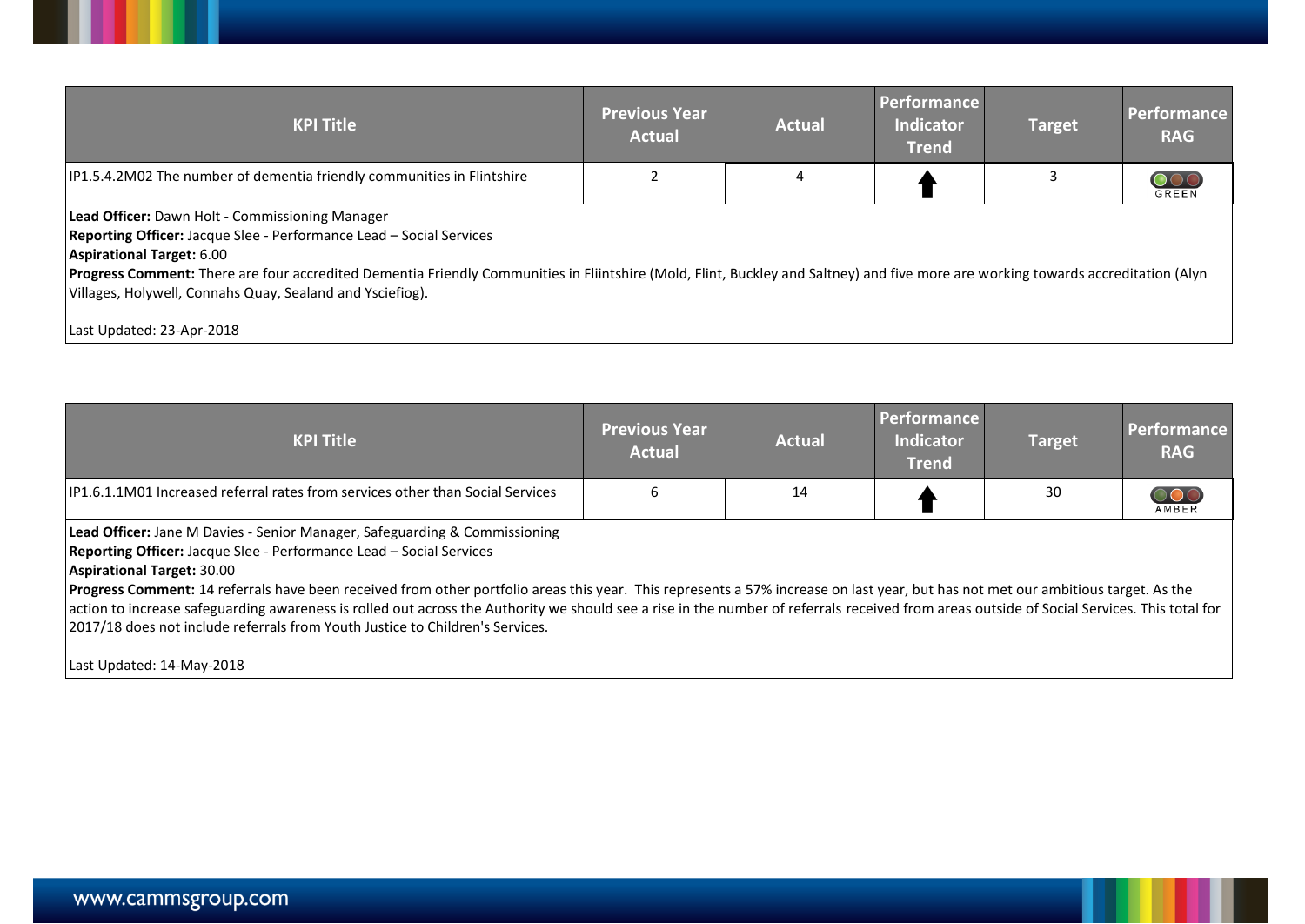| <b>KPI Title</b>                                                                                                                                                                                                                                                                                                                                                                              | <b>Previous Year</b><br><b>Actual</b> | <b>Actual</b> | <b>Performance</b><br><b>Indicator</b><br><b>Trend</b> | <b>Target</b> | Performance<br><b>RAG</b> |
|-----------------------------------------------------------------------------------------------------------------------------------------------------------------------------------------------------------------------------------------------------------------------------------------------------------------------------------------------------------------------------------------------|---------------------------------------|---------------|--------------------------------------------------------|---------------|---------------------------|
| IP1.6.1.2M02 The number of officers who have completed the specialist 'AFTA<br>Thought' safeguarding awareness training.                                                                                                                                                                                                                                                                      | $\Omega$                              | 437           |                                                        | 350           | <b>GREEN</b>              |
| Lead Officer: Neil Ayling - Chief Officer - Social Services<br>Reporting Officer: Fiona Mocko - Policy Advisor (Equalities and Cohesion)<br>Aspirational Target: 700.00<br>Progress Comment: Two AFTA Thought workshops were delivered in January 2018. A total of 437 employees attended this training during 2017/18, exceeding the original target of<br>350.<br>Last Updated: 12-Apr-2018 |                                       |               |                                                        |               |                           |

| <b>KPI Title</b>                                                                                                                                                                                                                                                                                                                                                                                                                                            | <b>Previous Year</b><br><b>Actual</b> | <b>Actual</b> | Performance<br>Indicator<br><b>Trend</b> | <b>Target</b> | Performance<br><b>RAG</b> |
|-------------------------------------------------------------------------------------------------------------------------------------------------------------------------------------------------------------------------------------------------------------------------------------------------------------------------------------------------------------------------------------------------------------------------------------------------------------|---------------------------------------|---------------|------------------------------------------|---------------|---------------------------|
| IP1.6.2.1M01 Percentage of adult protection enquiries completed within 7 days                                                                                                                                                                                                                                                                                                                                                                               | 75.61                                 | 84.32         |                                          | 78            | OOC<br><b>GREEN</b>       |
| <b>Lead Officer:</b> Jayne Belton - Team Manager - Safegaurding<br>Reporting Officer: Jacque Slee - Performance Lead - Social Services<br><b>Aspirational Target:</b><br>Progress Comment: Enquiries completed outside the 7 days are those that are not straightforward and are waiting for additional information. New, tighter processes are in place so<br>that less complex enquires are dealt with within the timescale.<br>Last Updated: 20-Apr-2018 |                                       |               |                                          |               |                           |

| <b>KPI Title</b>                                                                                              | <b>Previous Year</b><br><b>Actual</b> | <b>Actual</b> | Performance<br><b>Indicator</b><br>Trend | <b>Target</b> | Performance<br><b>RAG</b> |
|---------------------------------------------------------------------------------------------------------------|---------------------------------------|---------------|------------------------------------------|---------------|---------------------------|
| IP1.6.2.2M02 Percentage of initial child protection conferences due in the year<br>and held within timescales | 74                                    | 91.06         |                                          | 95            | AMBER                     |

**Lead Officer:** Jayne Belton - Team Manager - Safegaurding

**Reporting Officer:** Jacque Slee - Performance Lead – Social Services **Aspirational Target:**

Progress Comment: The Safeguarding Unit make every effort to schedule conferences within timescales. Seven families in the year had their initial conference delayed, either because of family commitments or because of delays in receiving agency reports.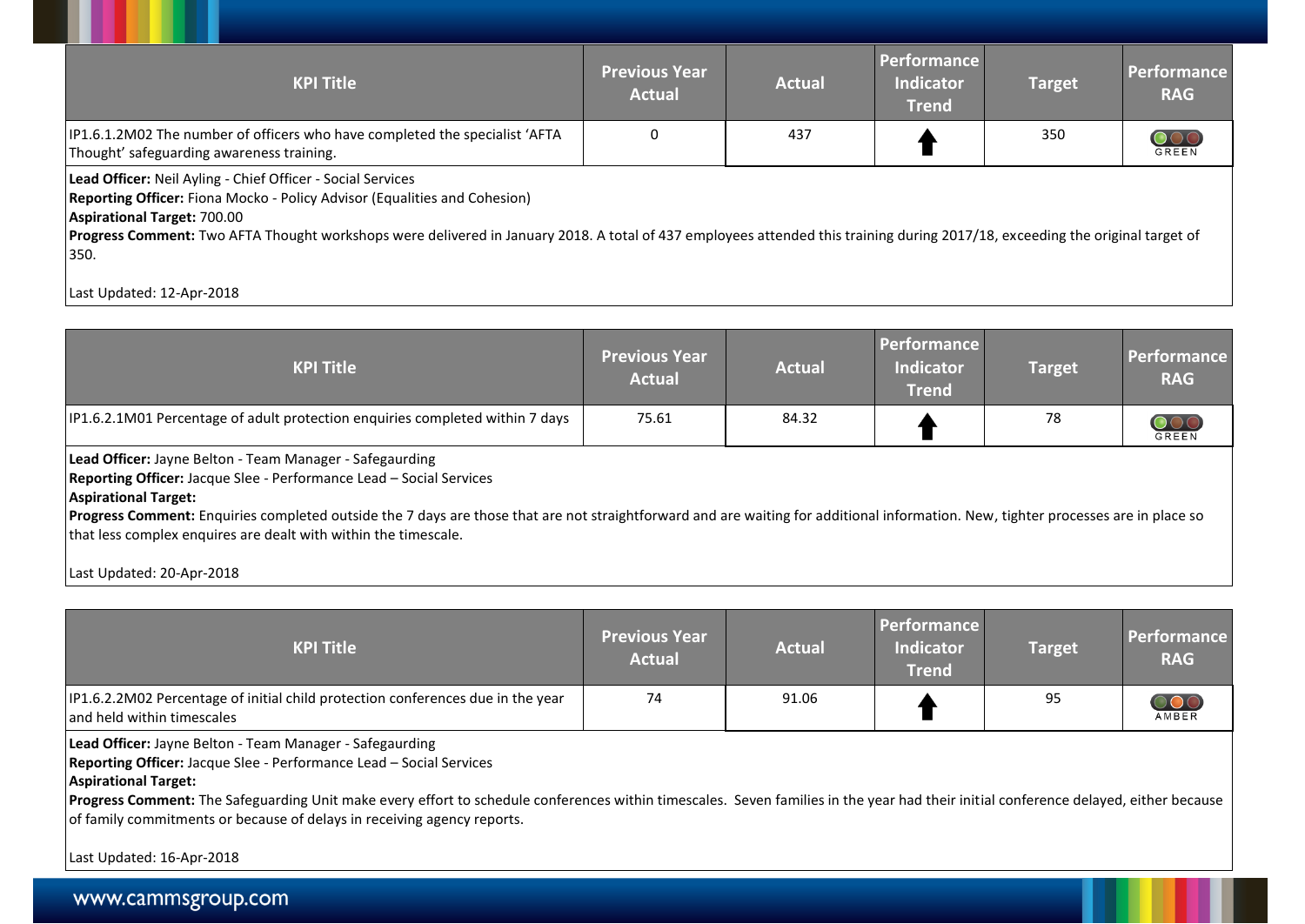| <b>KPI Title</b>                                                                                                                                                                                                                                                                                                                                                          | <b>Previous Year</b><br><b>Actual</b> | <b>Actual</b> | <b>Performance</b><br><b>Indicator</b><br><b>Trend</b> | <b>Target</b> | <b>Performance</b><br><b>RAG</b> |
|---------------------------------------------------------------------------------------------------------------------------------------------------------------------------------------------------------------------------------------------------------------------------------------------------------------------------------------------------------------------------|---------------------------------------|---------------|--------------------------------------------------------|---------------|----------------------------------|
| IP1.6.2.3M03 Percentage of reviews of children on the child protection register<br>due in the year and held within timescales                                                                                                                                                                                                                                             | 98.1                                  | 98.26         |                                                        | 98            | GREEN                            |
| Lead Officer: Jane M Davies - Senior Manager, Safeguarding & Commissioning<br>Reporting Officer: Jacque Slee - Performance Lead - Social Services<br><b>Aspirational Target: 98.00</b><br>Progress Comment: The Safeguarding Unit make every effort to schedule conferences within timescales when capacity allows. Three families in the year had reviews rescheduled to |                                       |               |                                                        |               |                                  |
| fit in with court commitments or arrangements for unborn children. One family's conference was due in the Christmas period and was scheduled in early January.<br>Last Updated: 16-Apr-2018                                                                                                                                                                               |                                       |               |                                                        |               |                                  |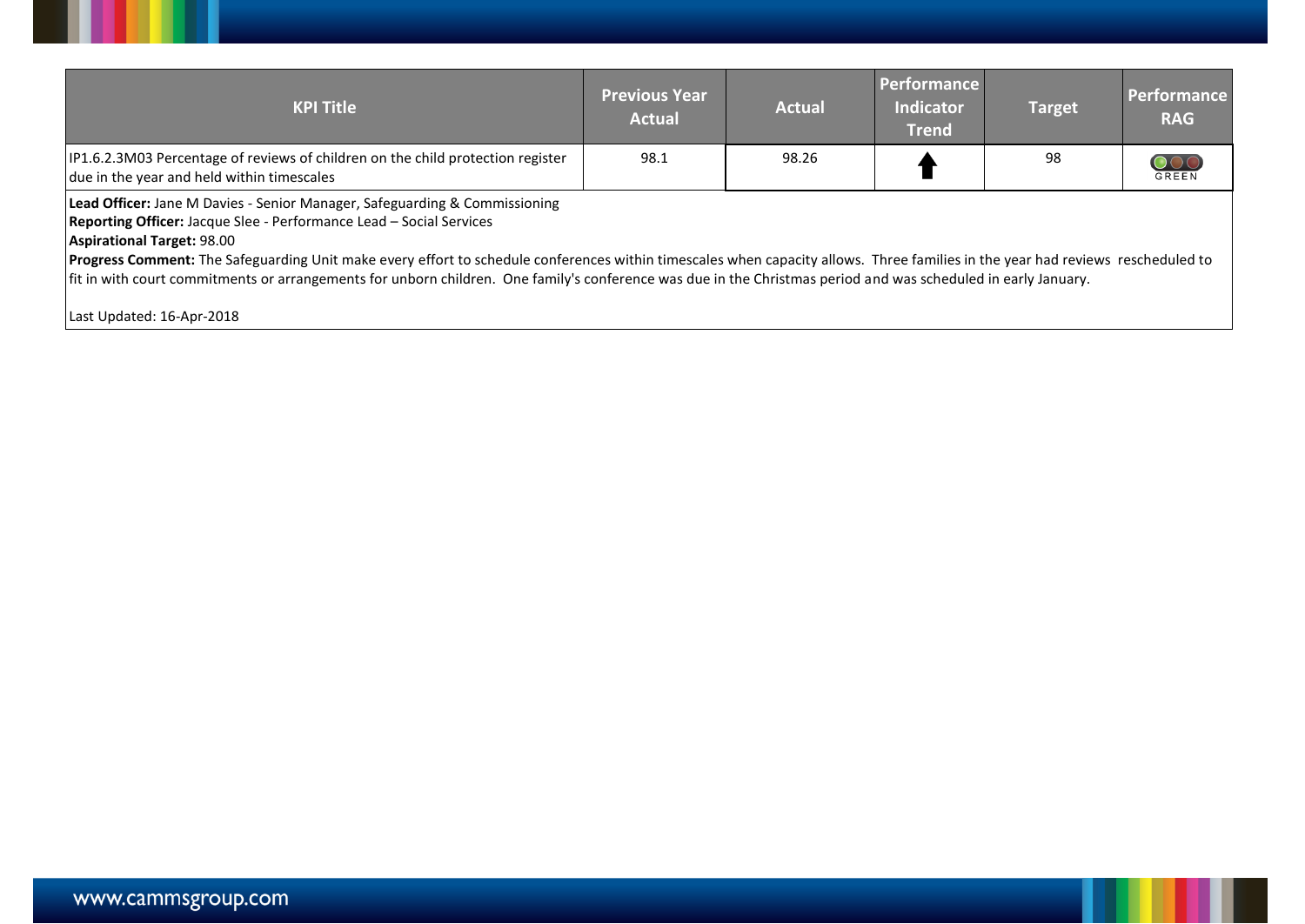## **RISKS**

#### **Strategic Risk**

| <b>RISK</b><br><b>TITLE</b>                                                                                                                                                                                                                                                                                                                                                  | <b>LEAD OFFICER</b>                                                | <b>SUPPORTING OFFICERS</b>                          | <b>INITIAL RISK</b><br><b>RATING</b> | <b>CURRENT RISK</b><br><b>RATING</b> | <b>TREND</b><br><b>ARROW</b> | <b>RISK</b><br><b>STATUS</b> |
|------------------------------------------------------------------------------------------------------------------------------------------------------------------------------------------------------------------------------------------------------------------------------------------------------------------------------------------------------------------------------|--------------------------------------------------------------------|-----------------------------------------------------|--------------------------------------|--------------------------------------|------------------------------|------------------------------|
| Delivery of social care is insufficient to meet<br>increasing demand                                                                                                                                                                                                                                                                                                         | Jane M Davies - Senior<br>Manager, Safeguarding<br>& Commissioning | Jacque Slee - Performance<br>Lead - Social Services | Amber                                | Yellow                               |                              | Open                         |
| <b>Potential Effect:</b> People would be likely to experience increased waiting times or be unable to access services, with a resulting negative impact on the reputation of the Council.<br>Management Controls: Developing the market for residential and nursing care<br>Extending the opening hours for single point of access<br>Implemententing Community Resouce Team |                                                                    |                                                     |                                      |                                      |                              |                              |

Developing community resilience

Implementing an Early Help Hub for children and families

**Progress Comment:** Recommendations have been approved to explore the extension of Marleyfield (32 beds for intermediate care and discharge to assess). This expansion will also help to support the medium term development of the nursing sector. The Single Point of Access has already extended the time the service is available from in the mornings and work is near completion to extend the closing time and introduce weekend working. The multi agency Early Help Hub for children and families is in operation.

Last Updated: 23-Apr-2018

| <b>RISK</b><br>TITLE                                                              | <b>LEAD OFFICER</b>                                                | <b>SUPPORTING OFFICERS</b>                          | <b>RATING</b> | <b>INITIAL RISK CURRENT RISK</b><br><b>RATING</b> | <b>TREND</b><br><b>ARROW</b> | <b>RISK</b><br><b>STATUS</b> |
|-----------------------------------------------------------------------------------|--------------------------------------------------------------------|-----------------------------------------------------|---------------|---------------------------------------------------|------------------------------|------------------------------|
| Demand outstrips supply for residential and nursing<br>home care bed availability | Jane M Davies - Senior<br>Manager, Safeguarding<br>& Commissioning | Jacque Slee - Performance<br>Lead - Social Services | <b>Red</b>    | <b>Red</b>                                        | ŧ۳                           | Open                         |

Potential Effect: Increase is hospital admissions and delayed transfers. Increased pressure on primary care services leading to deteriorating relationship with local partners. **Management Controls:** Working with Corporate colleagues to use capital investment to support the development of our in-house provision.

Outcomes from the 'Invest to Save' Project Manager made available together with a short, medium and long term plan to support the care sector.

Quick wins from the 'Invest to Save' Project Manager to be implemented.

Increase bed and extra care capacity for dementia/ learning disabilities.

Develop specialist respite for Early Onset Dementia.

Identify and create market change and dynamics, generate more competition, new providers for all ages including children and LD.

Assist with local housing (subsidised?) for specified employees in social care i.e. direct care staff.

Joint marketing and recruitment campaign, including portals, sharing of candidates, shared approach.

**Progress Comment:** The expansion of Marleyfield to support the medium term development of the nursing sector is ongoing. The re-phasing of Integrated Care Fund capital to fit in with our capital programme has been agreed by Welsh Government. There are several active workstreams, including the development of resources to support the sector, diagnostic reviews for providers and a Care Conference which was held in February hosted by Business Wales. A ministerial visit is scheduled for May 2018.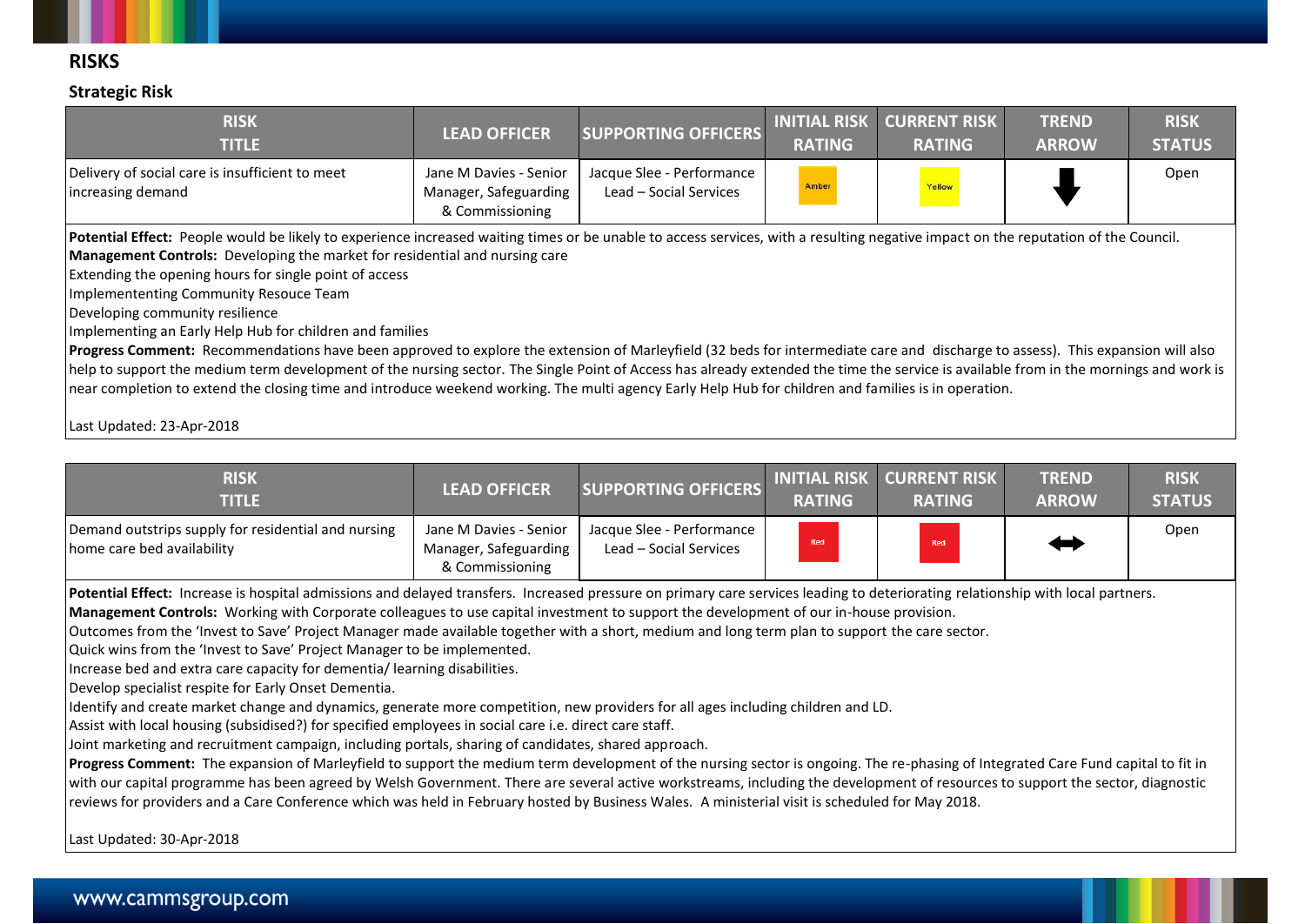| <b>RISK</b><br><b>TITLE</b>                                                                                               | <b>LEAD OFFICER</b>                                    | <b>SUPPORTING OFFICERS</b>                          | <b>RATING</b> | <b>INITIAL RISK CURRENT RISK</b><br><b>RATING</b> | <b>TREND</b><br><b>ARROW</b> | <b>RISK</b><br><b>STATUS</b> |
|---------------------------------------------------------------------------------------------------------------------------|--------------------------------------------------------|-----------------------------------------------------|---------------|---------------------------------------------------|------------------------------|------------------------------|
| Annual allocation of the Integrated Care Fund (ICF) -<br>Short term funding may undermine medium term<br>service delivery | Susie Lunt - Senior<br>Manager, Integrated<br>Services | Jacque Slee - Performance<br>Lead - Social Services | Red           | Amber                                             |                              | Open                         |

**Potential Effect:** Insufficient funding to sustain medium term service delivery.

**Management Controls:** Seeking agreement from partners on allocation of funds to deliver medium term services

**Progress Comment:** The re-phasing of agreed Integrated Care Fund (ICF) capital funding has been agreed to fit with our capital programme. Welsh Government have confirmed the ongoing use of ICF revenue funding for existing projects. The Chair of the North Wales Regional Partnership Board and the Chief Executive of the Betsi Cadwaladr University Health Board (BCUHB) have created an agreement around the allocation of funds to support delivery of medium term services.

Last Updated: 20-Apr-2018

| <b>RISK</b><br><b>TITLE</b>                                                                                                                                                                                                            | <b>LEAD OFFICER</b>                                                   | SUPPORTING OFFICERS                                 | <b>INITIAL RISK</b><br><b>RATING</b> | <b>CURRENT RISK</b><br><b>RATING</b> | <b>TREND</b><br><b>ARROW</b> | <b>RISK</b><br><b>STATUS</b> |
|----------------------------------------------------------------------------------------------------------------------------------------------------------------------------------------------------------------------------------------|-----------------------------------------------------------------------|-----------------------------------------------------|--------------------------------------|--------------------------------------|------------------------------|------------------------------|
| Early Help Hub cannot deliver effective outcomes                                                                                                                                                                                       | Craig Macleod - Senior<br>Manager, Children's<br>Services & Workforce | Jacque Slee - Performance<br>Lead – Social Services | Green                                | Green                                | ⇔                            | Closed                       |
| Potential Effect: Children and families who do not meet the threshold for a statutory services will not be appropriately directed to alternative services.<br><b>Management Controls:</b> Agreed information sharing protocol in place |                                                                       |                                                     |                                      |                                      |                              |                              |

Activity data in place and scrutinised

Steering body to meet regularly to ensure that resources are being appropriately deployed

**Progress Comment:** The Early Help Hub now accepts direct referrals from partner agencies and professionals. The Children's Commissioner for Wales has formally agreed to launch the Early Help Hub on June 2018. A a positive initial evaluation of the Early Help Hub has been received and it will be presented to the Strategic Board on the 26th April 2018. The evaluation included interviews with families to gain insight on their experience of the Early Hep Hub and the outcomes secured for them.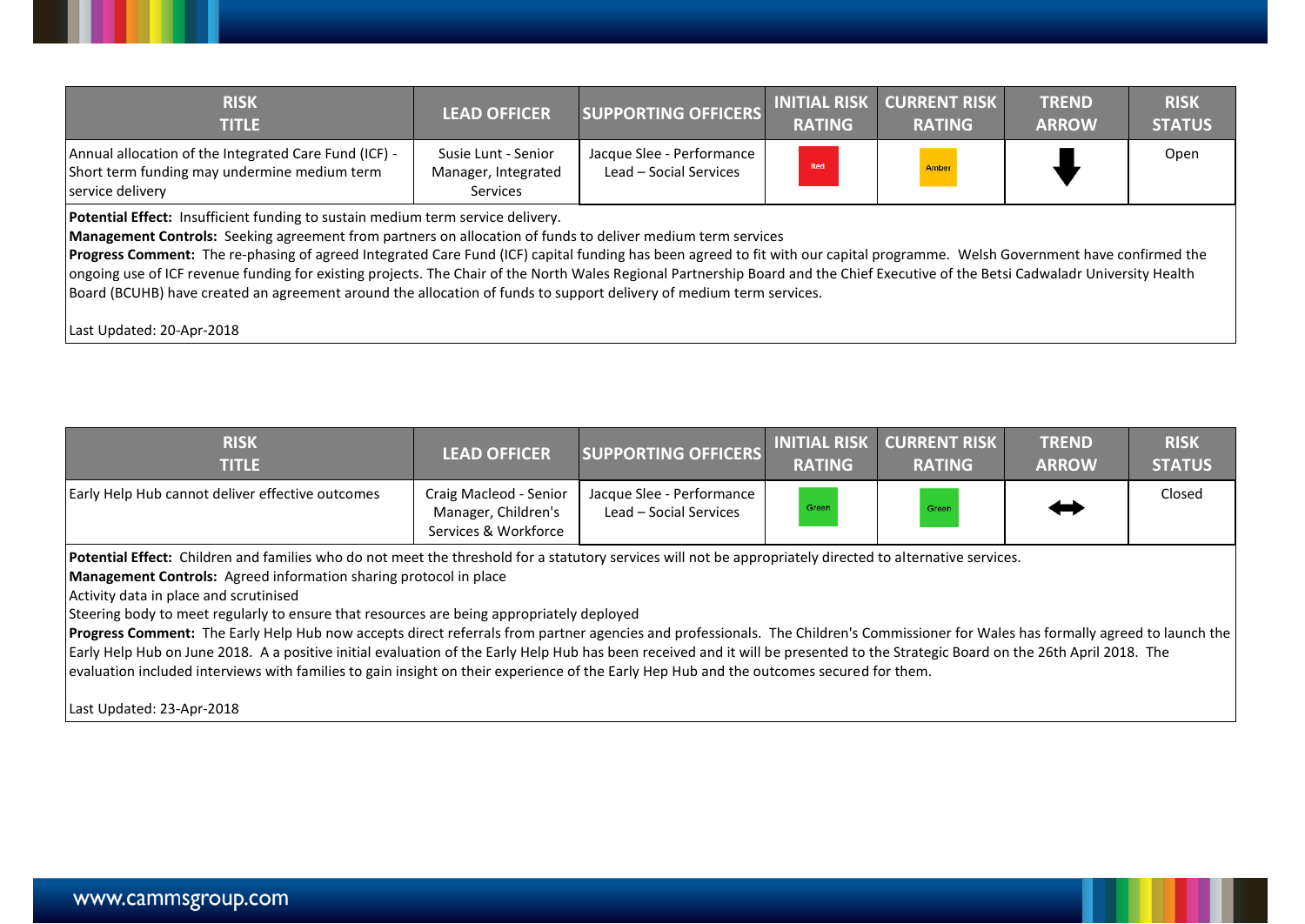| <b>RISK</b><br>TITLE                                                                | <b>LEAD OFFICER</b>                                                | <b>SUPPORTING OFFICERS</b>                          | <b>RATING</b> | <b>INITIAL RISK CURRENT RISK</b><br><b>RATING</b> | <b>TREND</b><br><b>ARROW</b> | <b>RISK</b><br><b>STATUS</b> |
|-------------------------------------------------------------------------------------|--------------------------------------------------------------------|-----------------------------------------------------|---------------|---------------------------------------------------|------------------------------|------------------------------|
| Rate of increase of adult safeguarding referrals will<br>outstrip current resources | Jane M Davies - Senior<br>Manager, Safeguarding<br>& Commissioning | Jacque Slee - Performance<br>Lead – Social Services | Red           | Amber                                             |                              | Open                         |

Potential Effect: National timescales for processing safeguarding enquiries will not be met, resulting in potential delays for people requiring safeguarding interventions and impact on reputation of the Council.

**Management Controls:** Realign response to front door referrals by utilising resources within First Contact and Intake, in order to free up time to allow the Safeguarding Managers to effectively delegate tasks.

Progress Comment: Responsibilities within Adult Safeguarding and First Contact and Intake have been realigned, with no additional resource. Safeguarding Managers are able to effectively delegate tasks for high priority cases; this ensures that those enquiries that do not meet timescales are of a lower priority.

Last Updated: 13-Apr-2018

| <b>RISK</b><br><b>TITLE</b>                                                                                                                                                                                                                                                                                                                                                                                                                                                                                                                                                                                                                                                                                                                                                                                                                                                                                                     | <b>LEAD OFFICER</b>                                                | <b>SUPPORTING OFFICERS</b>                          | <b>INITIAL RISK</b><br><b>RATING</b> | <b>CURRENT RISK</b><br><b>RATING</b> | <b>TREND</b><br><b>ARROW</b> | <b>RISK</b><br><b>STATUS</b> |
|---------------------------------------------------------------------------------------------------------------------------------------------------------------------------------------------------------------------------------------------------------------------------------------------------------------------------------------------------------------------------------------------------------------------------------------------------------------------------------------------------------------------------------------------------------------------------------------------------------------------------------------------------------------------------------------------------------------------------------------------------------------------------------------------------------------------------------------------------------------------------------------------------------------------------------|--------------------------------------------------------------------|-----------------------------------------------------|--------------------------------------|--------------------------------------|------------------------------|------------------------------|
| Deprivation of Liberty Safeguarding (DoLS)<br>assessment waiting list increases                                                                                                                                                                                                                                                                                                                                                                                                                                                                                                                                                                                                                                                                                                                                                                                                                                                 | Jane M Davies - Senior<br>Manager, Safeguarding<br>& Commissioning | Jacque Slee - Performance<br>Lead - Social Services | Amber                                | Amber                                |                              | Open                         |
| Potential Effect: Increased waiting times for DoLS assessments and impact on reputation of the Council.<br>Management Controls: Realignment of responsibilities in the teams to meet increasing demand.<br>Progress Comment: Actions taken to realign the responsibilities of the teams to meet the demands of the increase in adult safeguarding enquiries may have the unwanted effect of<br>increasing the waiting list for DoLS assessments. Work has recently been undertaken to review the individuals awaiting a DoLS assessment. In addition, work is being undertaken to<br>review community DoLS applications and incorporate these within the existing waiting list, and DoLS for children needs to be considered. In due course this will have an impact on the<br>number of cases on the waiting list. The waiting list continues to be actively managed, with urgent and review authorisations being prioritised. |                                                                    |                                                     |                                      |                                      |                              |                              |